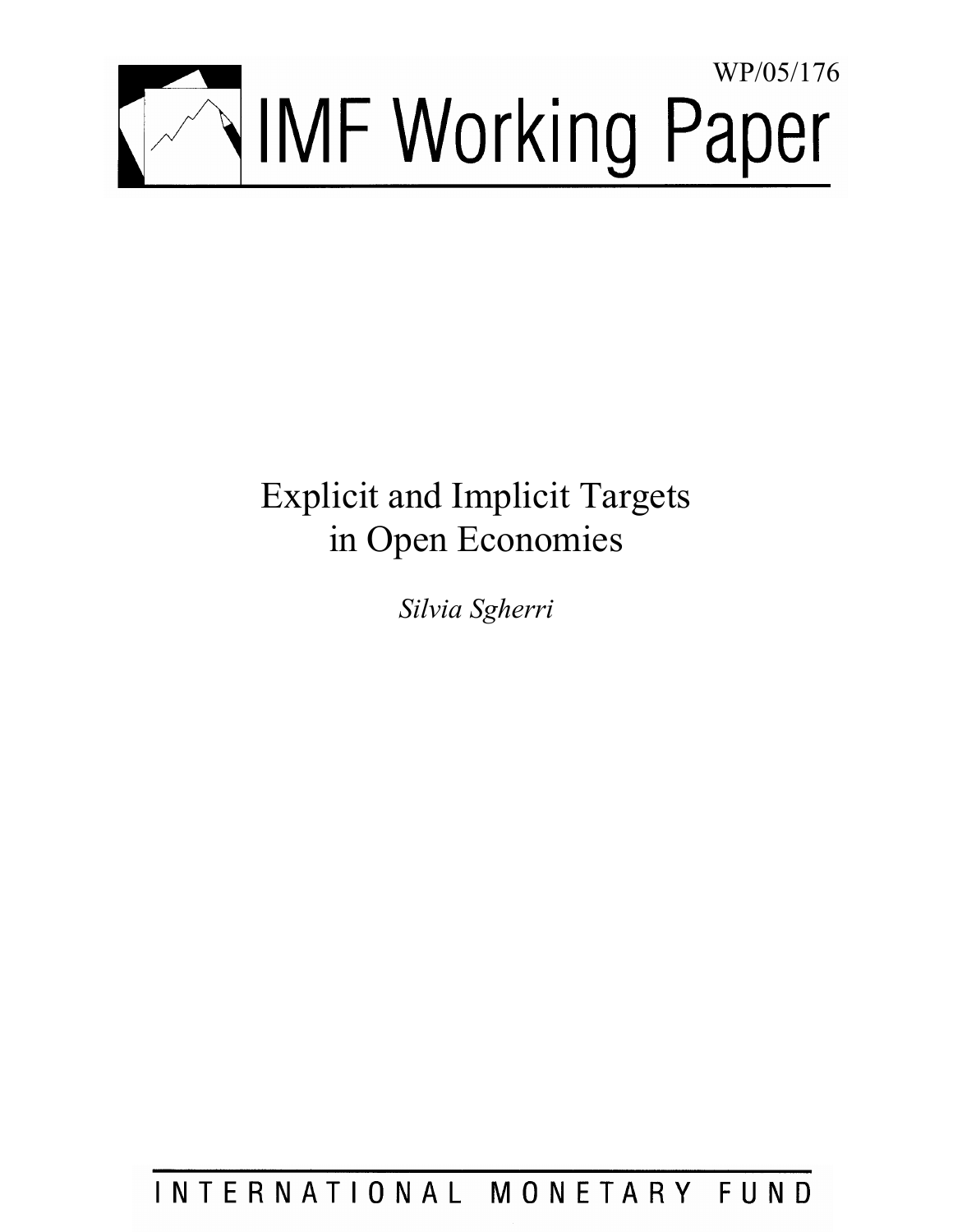© 2005 International Monetary Fund WP/05/176

# **IMF Working Paper**

# European Department

# **Explicit and Implicit Targets in Open Economies**

Prepared by Silvia Sgherri<sup>1</sup>

Authorized for distribution by Robert P. Ford

September 2005

### **Abstract**

**This Working Paper should not be reported as representing the views of the IMF.** The views expressed in this Working Paper are those of the author(s) and do not necessarily represent those of the IMF or IMF policy. Working Papers describe research in progress by the author(s) and are published to elicit comments and to further debate.

Under a *flexible* inflation targeting regime, should policymakers avoid any reaction to movements in the foreign exchange market? Using data for six advanced open economies explicitly targeting inflation, the paper examines empirically whether real exchange rate disequilibria systematically affect the conduct of monetary policy. Estimates indicate that monetary policy responses in inflation–targeting, open economies have changed significantly, as the institutional framework for the conduct of monetary policy has evolved. In particular, an explicit target for core inflation and a greater use of the expectation channel of monetary policy appear to be key features of the newest policy framework. In this context, central banks are unlikely to react to regular fluctuations in the exchange rate.

JEL Classification Numbers: E40, E52, E58

Keywords: Inflation targeting; interest rate rules; exchange rates; monetary policy

Author(s) E-Mail Address: ssgherri@imf.org

<sup>&</sup>lt;sup>1</sup> The author is grateful to Craig Beaumont, Tom Bernhardsen, Robert Ford, Andrew Hauser, Martin Muhleisen, and seminar participants at the Norges Bank for helpful comments and discussions on an earlier version of the paper.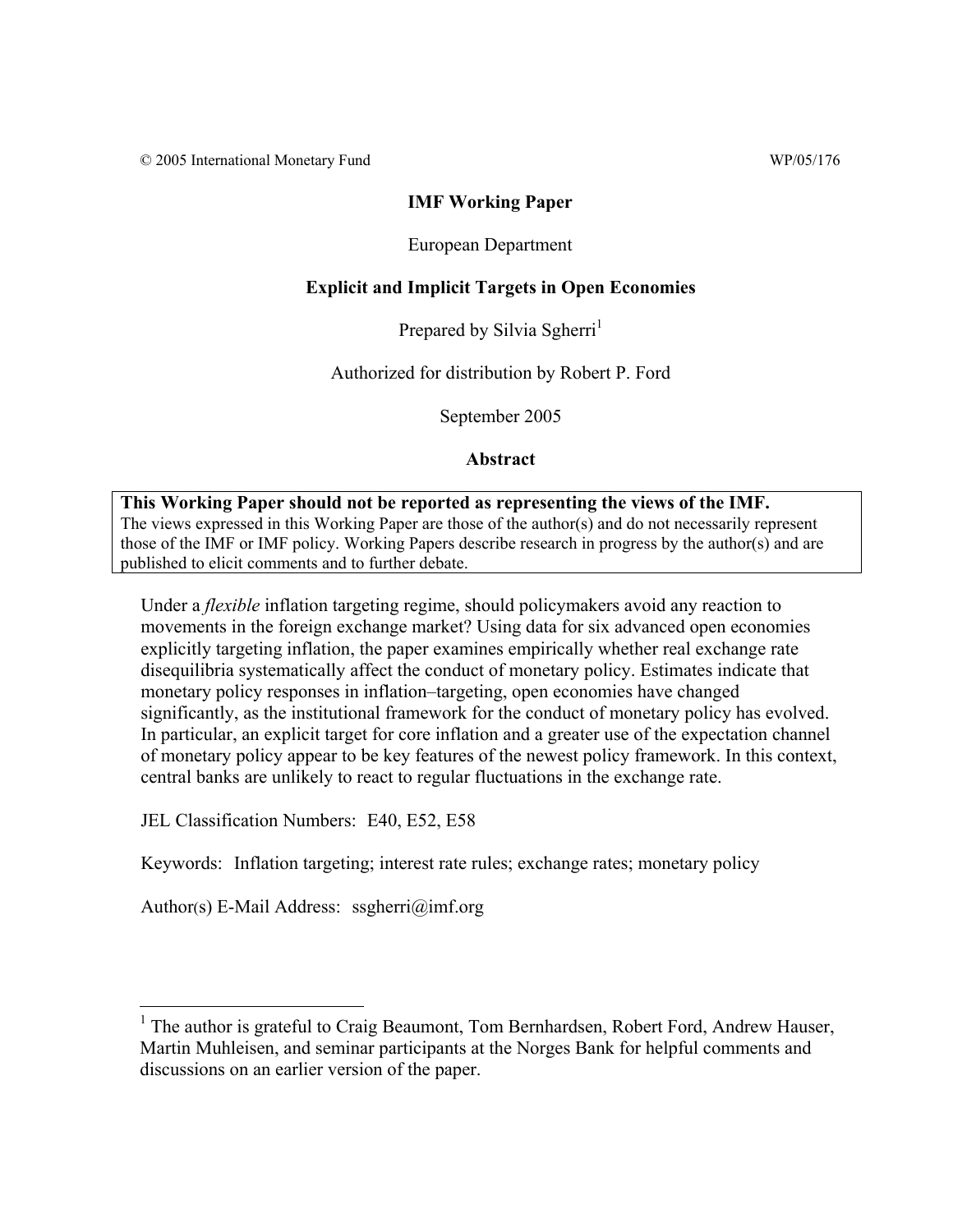| Tables  |  |
|---------|--|
| Figures |  |
|         |  |

# Contents

# Pages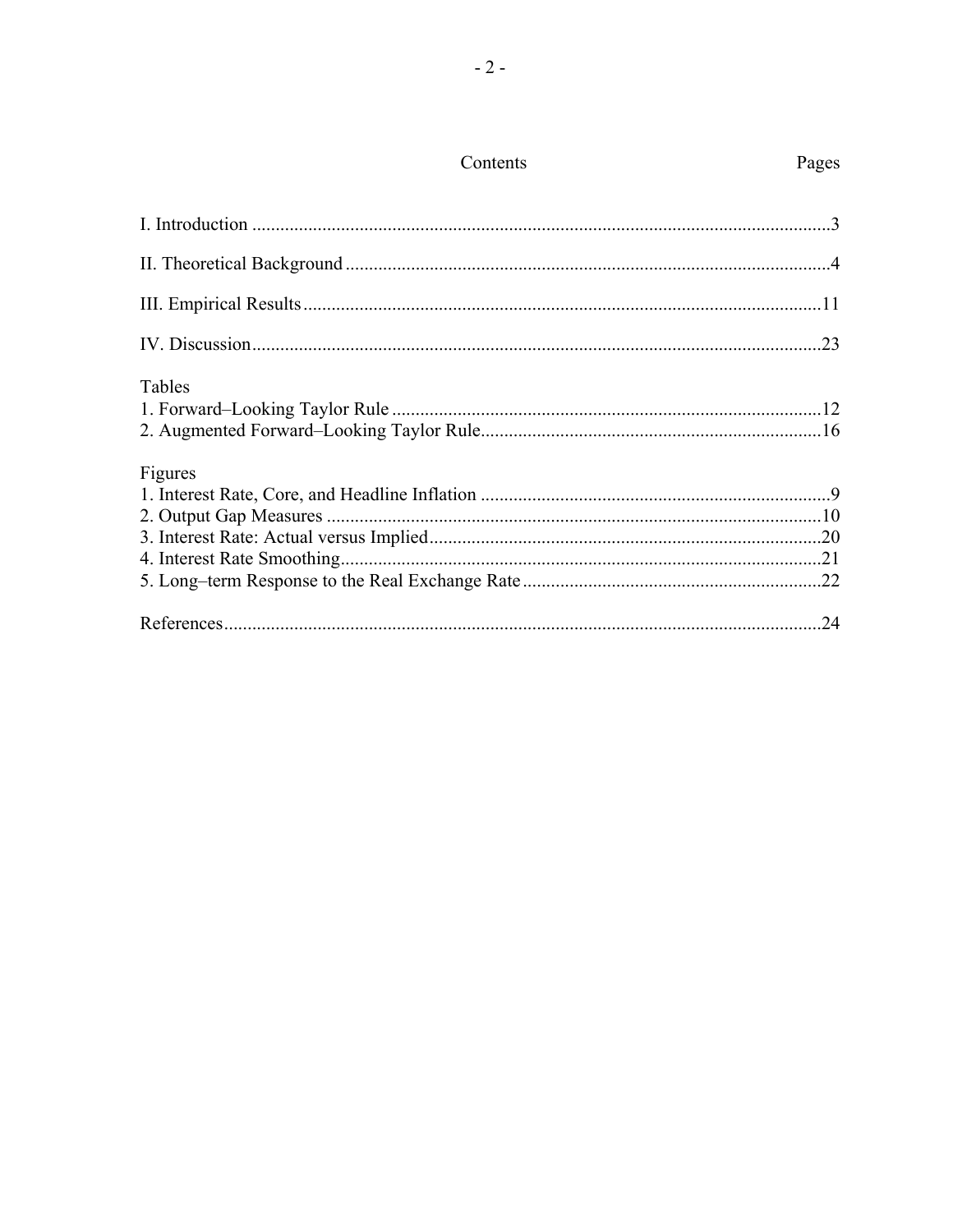### **I. INTRODUCTION**

In a number of industrial countries, an inflation targeting regime has been instrumental in taming inflation and stabilizing the economy, and appears to have gained considerable credibility over time.<sup>2</sup> Central banks have generally operated a *flexible* inflation targeting regime, smoothing interest rate adjustments over a "reasonable" time horizon, while taking into consideration both variability in output and variability in inflation.<sup>3</sup> In most cases, recent measures have further improved both the flexibility and the transparency of the policy framework, thus enhancing guidance to the markets.<sup>4</sup>

An unsettled issue in inflation–targeting open economies remains, however, whether deviations of the real exchange rate from equilibrium should be taken into account in formulating monetary policy. Under a flexible inflation targeting regime, should policymakers focus solely on domestic variables and avoid any reaction to movements in the foreign exchange market? Or is it correct to claim that "a substantial appreciation of the real exchange rate [...] furnishes a *prima facie* case for relaxing monetary policy," as argued by Obsteld and Rogoff (1995, pp. 93)? The primacy of inflation targeting entails that, as soon as macroeconomic indicators suggest that inflationary pressures begin to surfacing, the monetary authority should start a gradual policy tightening. Indeed, delays in rising interest rates might undermine the credibility of the inflation targeting framework itself. In practice, however, the room for maneuver of open economies' policymakers is likely to be constrained by the need to avoid an exchange rate appreciation that would damage the traded goods sector. Should this prospect make a case against an immediate policy tightening?

Using data for six advanced open economies explicitly targeting inflation (e.g., Australia, Canada, New Zealand, Norway, Sweden, and the United Kingdom), this paper examines empirically whether deviations of the exchange rate from equilibrium systematically affect the conduct of monetary policy. For this purpose, we first assess the role of the exchange rate as information variable into the policy decision–making process, and then test whether it also enters as a separate argument in a forward–looking interest rate reaction function.

 $\overline{a}$ 

 $2^2$  Over the 1990's, Australia, Canada, New Zealand, Sweden, and the United Kingdom, all changed the institutional framework under which monetary policy was conducted, by shifting to an inflation targeting regime. Norway and Iceland followed suit in 2001. The literature on the institutional aspects of inflation targeting in industrial countries is extremely vast. For a recent review, see Bernanke and Woodford (2005) and references therein.

<sup>&</sup>lt;sup>3</sup> Svensson (2000), for example, analyzes the properties of a *flexible* inflation targeting regime in an open economy context.

<sup>&</sup>lt;sup>4</sup> On recently introduced measures enhancing the transparency of Norway's monetary framework and related discussion, see IMF (2005a). Analogous discussions for Sweden and the United Kingdom can be found in IMF (2004, 2005b), respectively.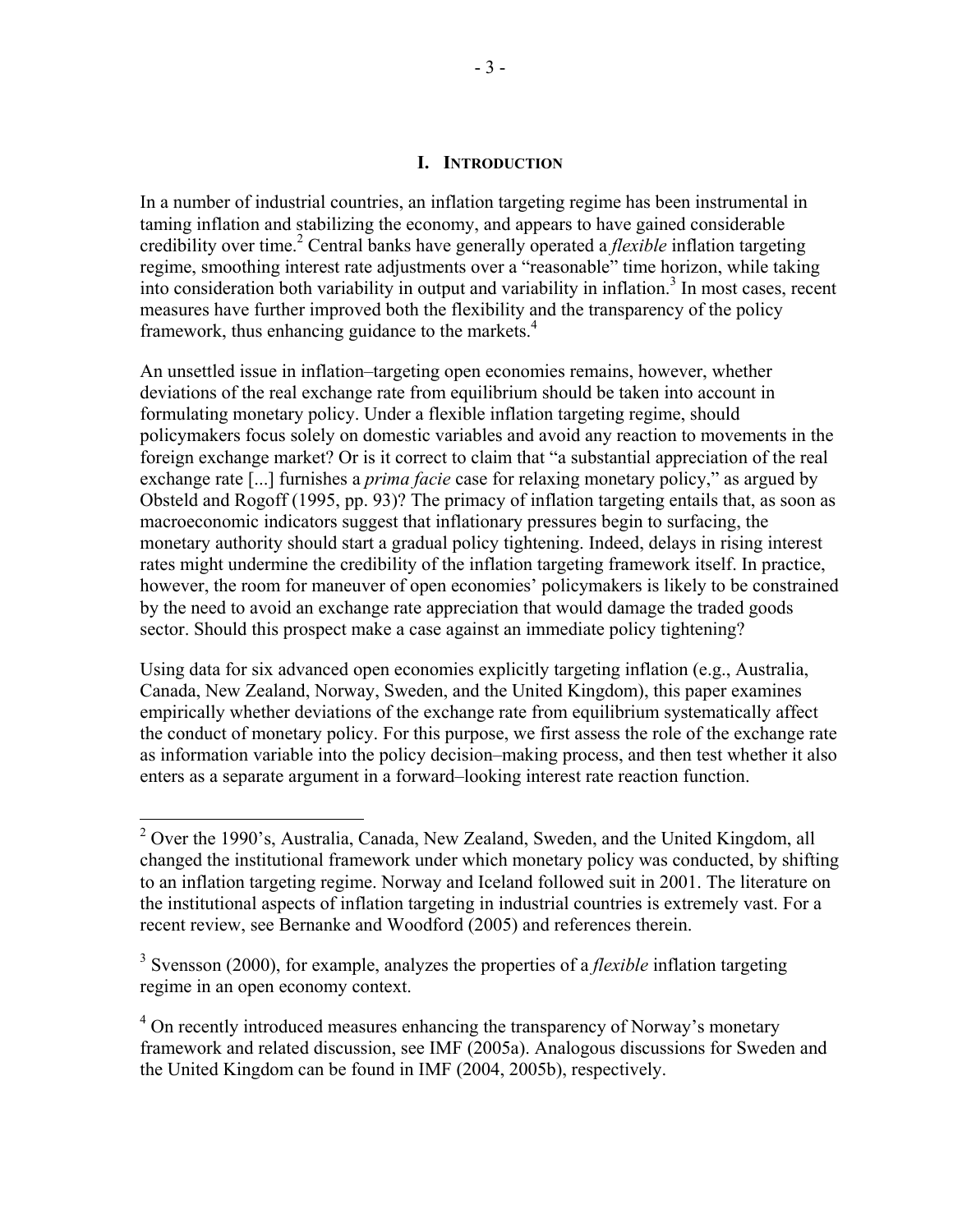Open economies targeting *core* inflation do not seem to react to regular fluctuations in the exchange rate. Nonetheless, in three out of six cases (Canada, Australia, and New Zealand) e.g., in those countries where exports of non–oil commodities play a major role in the economy—the real exchange rate emerges as an independent monetary policy target. Tellingly, in all cases considered, exchange rate disequilibria appear to be valuable inputs for monetary policy decisions.

Estimates from rolling regressions also indicate that monetary policy responses in inflation– targeting open economies have varied significantly over time. As the institutional framework for the conduct of monetary policy has evolved over recent years, the parameterization of interest rate reaction functions has changed accordingly. The use of an explicit target for core inflation and a greater use of the expectation channel of monetary policy appear to be key features of the newest policy framework. We interpret this evidence as an indication that central banks' credibility has increased over time and is now well established. At the same time, putting private sector perceptions about the stability of monetary policies at center stage highlights the importance of central bank communication.

The paper is organized as follows. Section II briefly reviews the standard framework of analysis of forward–looking monetary reaction functions. The model is generalized to an interest rate rule explicitly allowing for real exchange rates to act both as information variables and as monetary policy targets. Inter alia, alternative targets for inflation and a range of proxies for the output gap are here examined. Section III reports the main empirical results from estimating standard forward–looking rules as well as augmented forward– looking Taylor rules, which takes into account possible exchange rate targeting. For each country, the actual and the implied value of the policy interest rate under the standard and the augmented monetary reaction function are shown. Finally, changes in central banks' behavior over time are analyzed by presenting results from rolling regressions, in which parameter estimates are reported over successive forty–quarter windows. The results are open to several interpretations, which are discussed in the concluding section.

# **II. THEORETICAL BACKGROUND**

Extensive academic work on monetary policy tends to characterize conduct in terms of interest rate rules and consequences in stylized models embedding these rules.<sup>5</sup> According to this framework, short–term money market rates are set to stabilize *domestic* variables—such as price inflation and real output—around their equilibrium path. Several contributions within the so–called New Keynesian synthesis have shown that—under quite general conditions—a simple, inward–looking, interest rate rule can be regarded as an optimal policy response for a *closed* economy.<sup>6</sup> Less attention has been paid to the choice of monetary

 $\overline{a}$ 

<sup>&</sup>lt;sup>5</sup> See, among others, Clarida, Galí, and Gertler (1999), Taylor (1993, 2000), and Woodford (2001).

 $6$  See, for example, Taylor (1999) and references therein.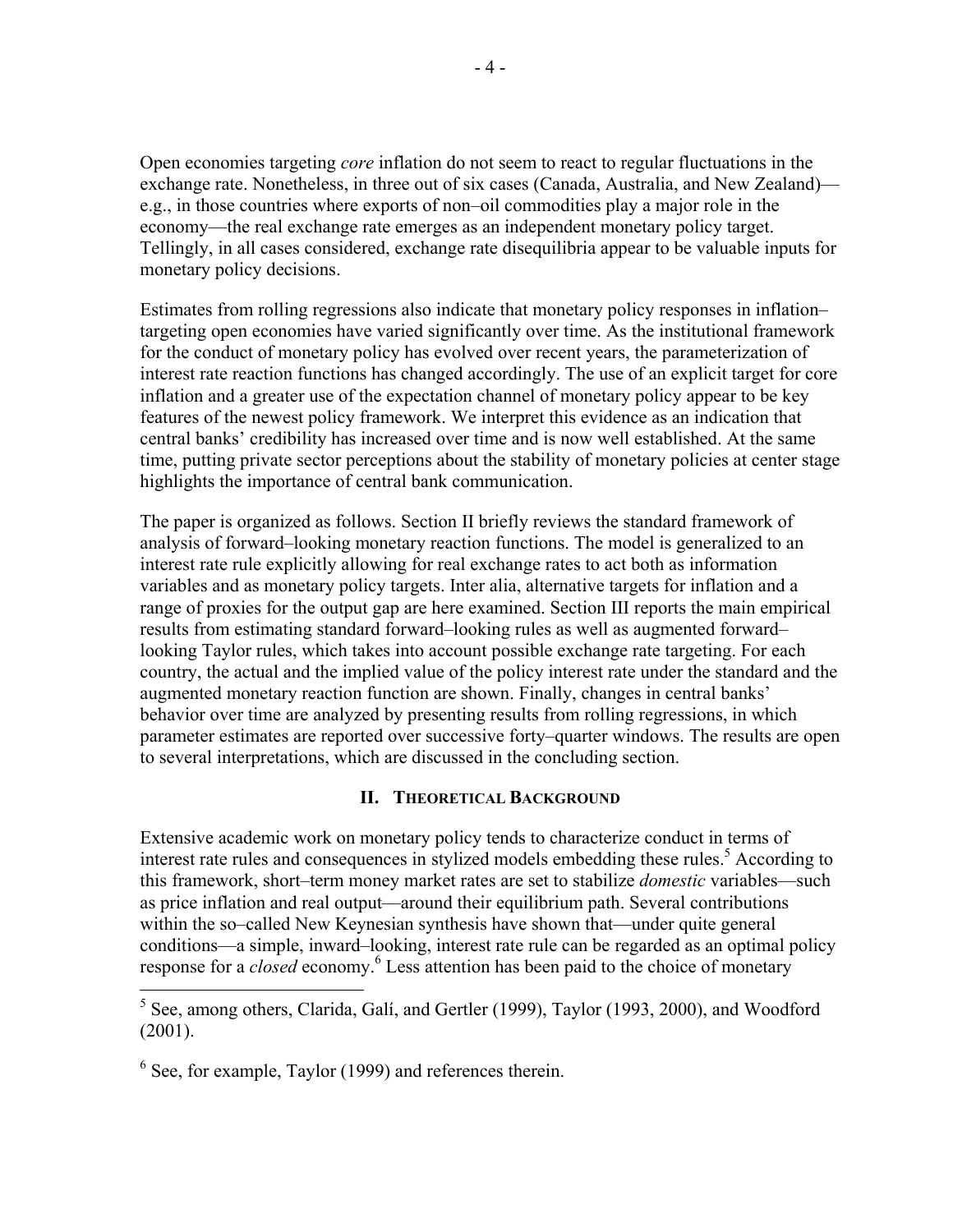policy objectives in an *open economy* context, given that an open economy is isomorphic to a closed economy whenever the exchange rate pass–through to import prices is complete.<sup>7</sup> In other words, under *complete exchange rate flexibility*, open economies' policymakers should also be focused uniquely on domestic targets. Unfortunately, there is extensive evidence that—in reality—departures from the law of one price for traded goods prices are large and pervasive.<sup>8</sup> Under these circumstances, policy choices are hardly independent of exchange rate dynamics and monetary conduct is liable to focus on more than just domestic stabilization.<sup>9</sup> Indeed, recent empirical studies provide evidence that exchange rates are statistically significant in interest rate rules depicting the reaction function of major economies $10$ 

Following a widespread approach in the literature of flexible inflation targeting, this paper assumes that central banks face a quadratic loss function over inflation and output.11 Under standard conditions, this implies that in each period the monetary authority has a target for the nominal money market interest rate  $i_t^*$ , which is a function of the gaps between expected inflation and output from their respective targets:

$$
i_t^* = i^* + \beta \Big[ E\Big(\pi_{t+k^\pi} \Big| \Omega_t\Big) - \pi^* \Big] + \gamma \Big[E\Big(\mathcal{Y}_{t+k^\gamma} \Big| \Omega_t\Big)\Big],\tag{1}
$$

where  $i^*$  is the desired nominal rate of interest when both inflation and output are at their target levels;  $E(\pi_{t+k\pi}|\Omega_t)$  denotes the expectations of inflation at time  $t+k\pi$ ; and  $E(y_{t+k^y} | \Omega_t)$  denotes corresponding expectations of the output gap at time  $t+k^y$ .  $\pi^*$  is the level of inflation implicitly or explicitly targeted by the central bank, whereas the output gap,  $y$ , is defined as the difference between the level of real output and its efficient level. The coefficients  $\beta$  and  $\gamma$  measure the strength of (long–run) policy responses to deviations from the target variables. A parameter *γ*=0 suggests a pure inflation target, whereby monetary policy is uniquely concerned about price stability and does not aim at stabilizing business cycle fluctuations. If  $\beta$  <1, policy is attempting to accommodate inflationary shocks, which—

<sup>11</sup> See, among others, Bernanke and Woodford (1997) and Svensson (1997).

<sup>&</sup>lt;sup>7</sup> On this point, see Galí and Monacelli (2002).

 $8$  See, for instance, Rogoff (1996) and Engel (1993, 1999, 2002).

<sup>&</sup>lt;sup>9</sup> Corsetti and Pesenti (2001) and Monacelli (2003) show that, with incomplete pass-through, optimal monetary policy is not purely inward looking.

<sup>10</sup> See, for example, Clarida, Galí, and Gertler (1998) and Chadha, Sarno, and Valente (2004).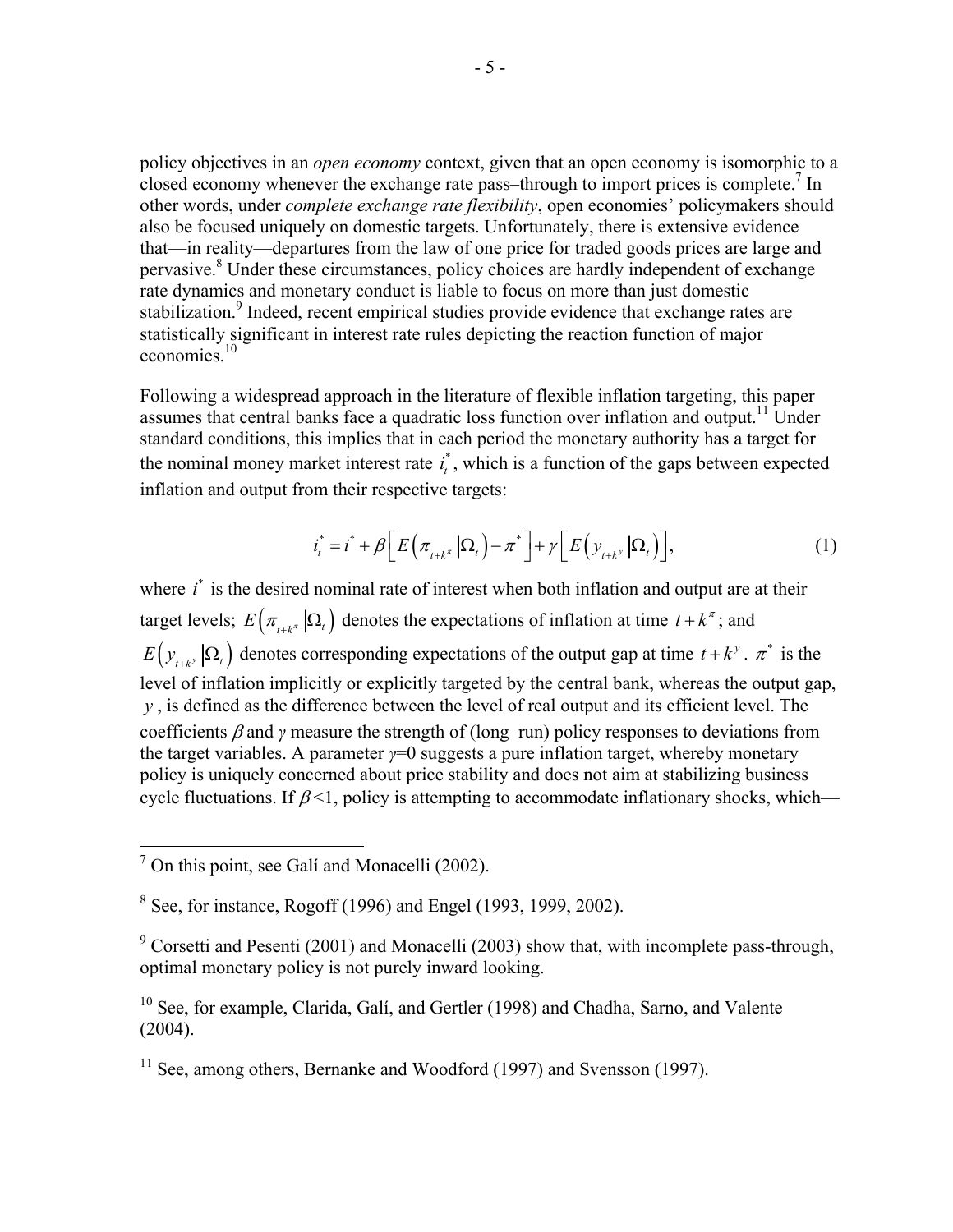over the long run—will lead to instability as real rates respond perversely to inflationary disturbances<sup>12</sup>

However, central banks are likely to react gradually to expected deviations from targets, by smoothing their policy rate adjustments over several periods.<sup>13</sup> To account for this behavior, the interest rate rule (1) is modified by allowing for a second–order partial adjustment to the target rate, namely:

$$
i_{t} = \rho(L)i_{t-s} + [1 - \rho(L)]i_{t}^{*} + v_{t}, \qquad (2)
$$

where  $\rho(L)$  is generalized to a second–order polynomial, L is the lag operator,  $i_t^*$  is the target rate whose behavior is described by equation  $(1)$ , and  $v<sub>i</sub>$  is a zero–mean interest rate shock. Combining equations (1) and (2) yields an expression for the standard forward– looking Taylor rule, e.g.

$$
i_{t} = \rho(L)i_{t-s} + [1 - \rho(L)] \Big\{ \alpha + \beta \Big[ E\Big(\pi_{t+k^{\pi}} | \Omega_{t} \Big) \Big] + \gamma \Big[ E\Big(y_{t+k^{\gamma}} | \Omega_{t} \Big) \Big] \Big\} + \nu_{t}, \tag{3}
$$

which, in turn, allows direct inference of the policy responses, β and *γ*, and derivation of the implied (ex–ante) equilibrium real interest rate,  $r^* = \alpha - (1 - \beta)\pi^*$ , if the inflation target is known. So far, the only innovation in this policy rule specification regards the inclusion of two (rather than one) lagged terms in the interest rate. As discussed below, this more flexible dynamic structure provides a better description of some of the changes in monetary responses over time.

It is under debate whether and how exchange rates (and asset prices, in general) should be taken into account in formulating monetary policy.<sup>14</sup> While it is unanimously recognized that exchange rates are useful indicators of inflationary pressures in the economy (because changes in the exchange rate feed through into domestic prices and affect aggregate demand), central bankers have often been explicit about the fact that exchange–rate stabilization is not a direct target of policy. To assess whether this is really how they act, the interest rate rule (3) is further generalized to allow for policymakers' responses to exchange rate disequilibria:

1

 $12$  Christiano and Gust (2000) emphasize that a high inflation expectations trap may arise if policy accommodates inflation.

<sup>&</sup>lt;sup>13</sup> Sack and Wieland (2000) provide an in depth discussion of interest rate smoothing. On the issue of gradualism as optimal response to uncertainty, see Brainard (1967) as canonical reference on the theory side, Woodford (1999) for a recent application, and Walsh (2003) for an exhaustive review.

<sup>&</sup>lt;sup>14</sup> See Taylor (2001) and Goodhart (2001).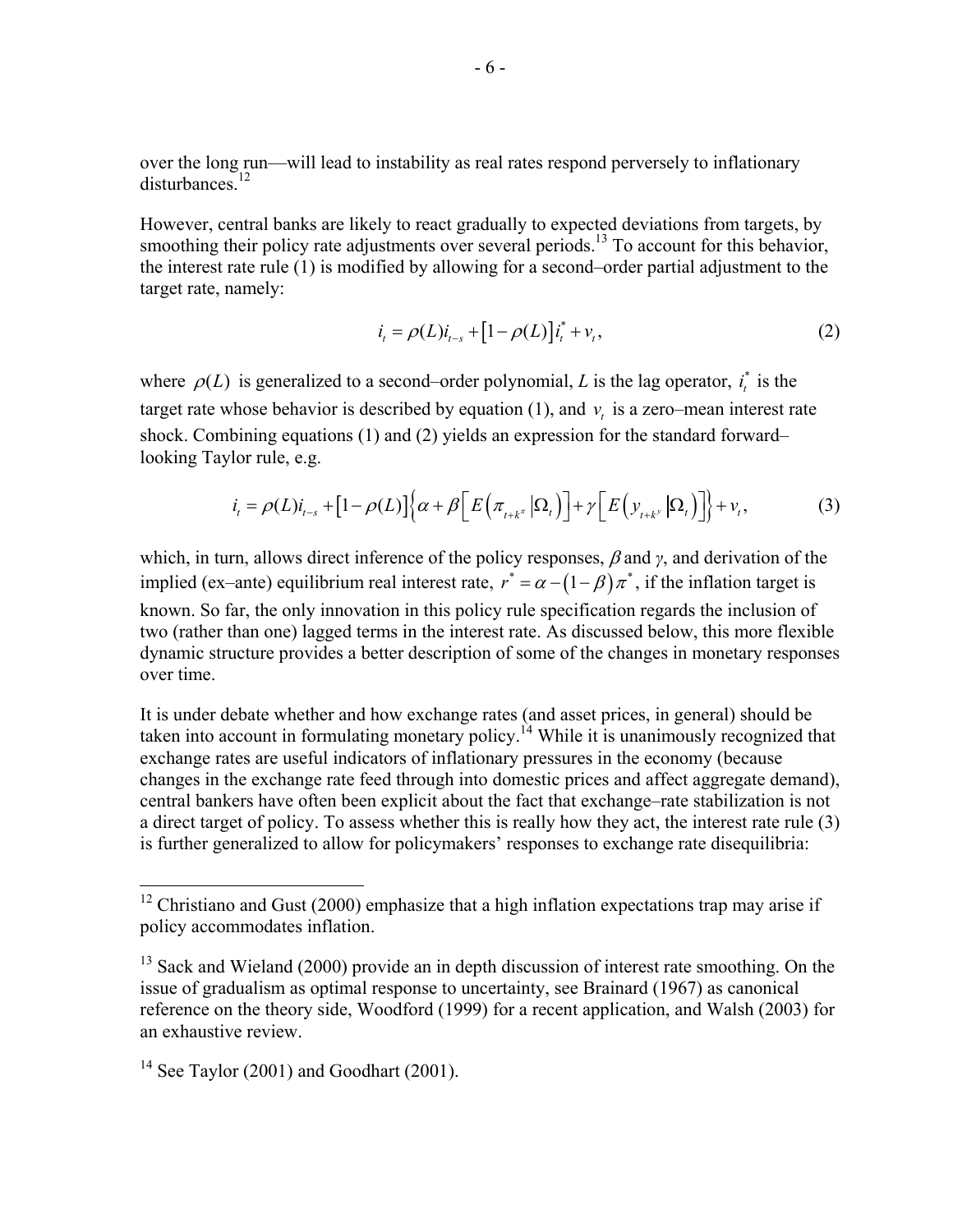$$
i_{t} = \rho(L)i_{t-s} + [1 - \rho(L)] \Big\{ \tilde{\alpha} + \tilde{\beta} \Big[ E\Big(\pi_{t+k^{\pi}} \Big| \Omega_{t} \Big) \Big] + \tilde{\gamma} \Big[ E\Big(y_{t+k^{\gamma}} \Big| \Omega_{t} \Big) \Big] + \delta \Big[ E\Big(e_{t+k^{\epsilon}} \Big| \Omega_{t} \Big) \Big] \Big\} + \varepsilon_{t}, \quad (4)
$$

where  $e_{t+k^e}$  denotes the forward–looking real exchange rate. In line with recent empirical literature, purchasing power parity (PPP) is assumed to hold in the long run, so that the real exchange rate follows a persistent, albeit stationary, process. The equilibrium real exchange rate can thus be captured by a constant included in the intercept term  $\tilde{\alpha}$  of the "augmented" interest rate rule" (4), implying that central banks attempt to correct expected misalignments from PPP. If the real exchange rate is expressed as the domestic price of foreign currency, the resulting monetary rule will stabilize it if  $\delta$  > 0, as an appreciation of the real exchange rate will require a cut in the short–term interest rate. Under the augmented specification, the implied (ex–ante) equilibrium real interest rate will hence be identified only if both the inflation target *and* the equilibrium real exchange rate are known:  $r^* = \tilde{\alpha} - (1 - \tilde{\beta})\pi^* + \delta e^*$ .

Under rational expectations, central banks form their forecasts of future inflation, output gap, and real exchange rate using *all* relevant information available at the time the interest rate is set. Let  $z_t$  denote the vector of indicators comprising the central bank's information set at that time (i.e.,  $z_t \in \Omega_t$ ). If the monetary authority adjusts the interest rate according to the augmented interest rate rule (4), while forming expectations of future variables in a fully rational manner, then there must exist a set of parameters  $\left\{\hat{\beta}_1, \hat{\beta}_2, \hat{\alpha}, \hat{\beta}, \hat{\gamma}, \hat{\delta}\right\}$  such that the residuals obtained from the estimation of equations (4) are orthogonal to the information set available,  $z_t$ . Formally,  $E\left[\varepsilon_t | \mathbf{z}_t\right] = 0$ . This set of orthogonality conditions forms the basis of the estimates, using the Generalized Method of Moments (GMM). In addition, the validity of

the set of instruments used can be tested by means of overidentifying restrictions, provided the number of instruments in  $z_t$  is greater than the number of parameters to be estimated.

The dataset comprises quarterly data from January 1984 to June 2004 for six inflation targeting, open economies: Australia, Canada, New Zealand, Norway, Sweden, and the United Kingdom. The baseline inflation measure is the annual core inflation rate ( $\pi^{CORE}$ ), as reported by national monetary authorities. Because this measure is generally available only over recent periods, the series were extended backwards using the fourth differences in the log of CPI, as reported by the IFS database. Results are however also described using fourth differences in the log of CPI series ( $\pi^{CPI}$ ) throughout the sample. Figure 1 plots the instrument interest rate for each of the six countries against measures of underlying and headline inflation.<sup>15</sup> Standard deviations of the countries' policy rates are estimated in the

 $\overline{a}$ 

 $15$  In the case of Australia and New Zealand, both inflation measures correct for the large effects of the goods and services taxes (introduced in 2000 in Australia and in 1986 in New Zealand). As a result, headline inflation in these countries tends to resemble more closely core inflation.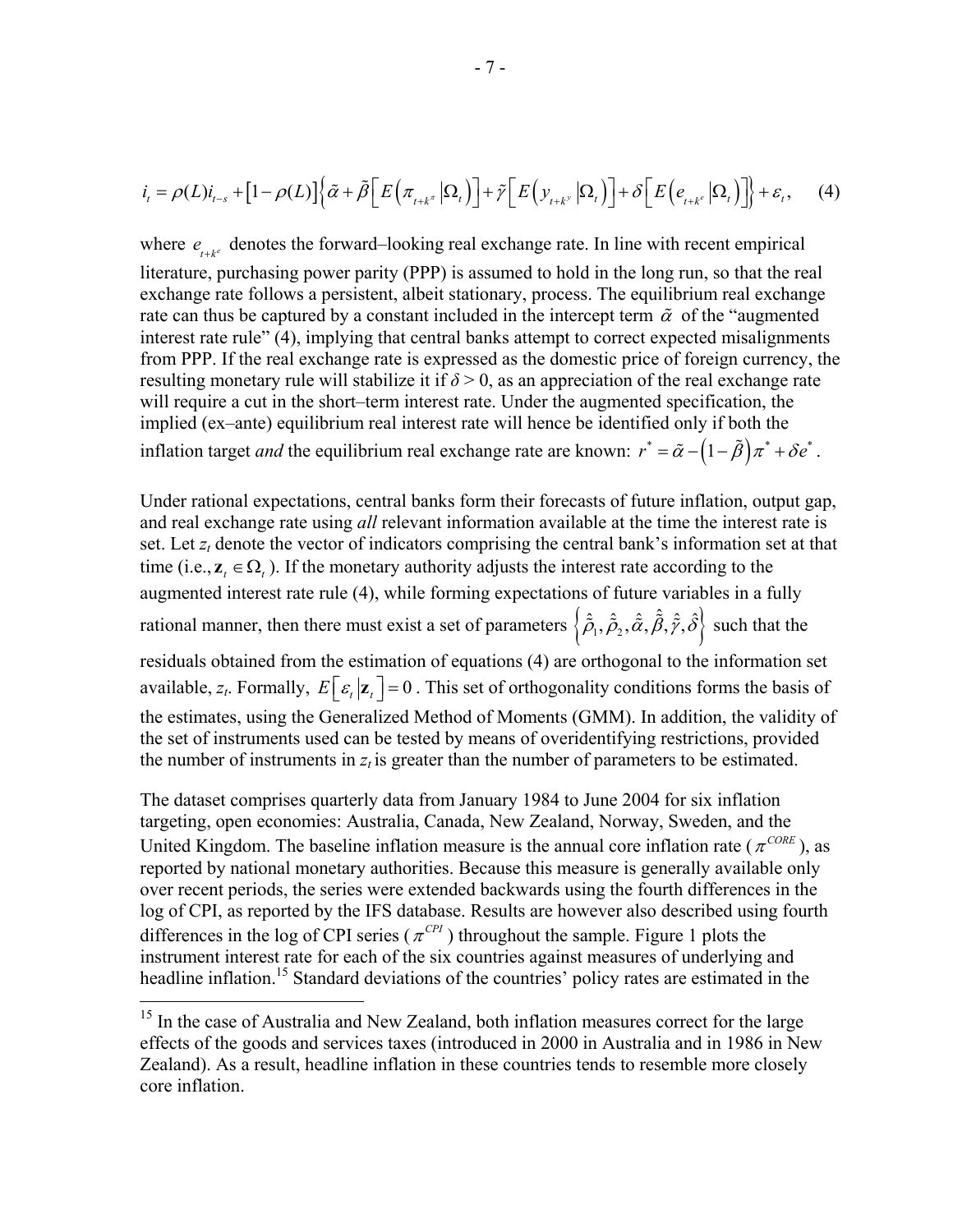order of 1 percent, with the exception of New Zealand, where the volatility is slightly higher (around 1.3 percent).

As for the output gap, the preferred indicator is the *growth* gap ( $y^{DGAP}$ ), given recent findings on the optimal policy response to potential output uncertainty (Orphanides and van Norden, 2002). Results are also reported for two alternative measures of the output gap: the Hodrick– Prescott filter for the level of real output  $(y<sup>HP</sup>)$ , and the real unit labor cost after adjusting for wage markup ( $y^{ARMC}$ ), constructed as documented in Galí, Gertler, and López–Salido (2001). Figure 2 seems to confirm that the three output gap series are, overall, positively correlated.<sup>16, 17</sup> Finally, for all countries, misalignments from PPP are proxied by the logs of the real effective exchange rates based on CPI, given that real effective exchange rates series based on unit labor costs were not available for all countries.

 $16$  Our measures of activity refer to the whole economy. As such, they do not correct for sizable supply-side shocks to the agriculture sector.

<sup>&</sup>lt;sup>17</sup> In all cases, pairwise correlations between the Hodrick-Prescott output gap ( $y^{HP}$ ) and the growth gap measure ( $y^{DGAP}$ ) are statistically significant, ranging between 0.46 (for the United Kingdom) and 0.65 (for New Zealand). For all countries, the adjusted real unit labor cost ( $v^{ARMC}$ ) exhibits the least synchronized behavior with the other two gap measures; in the case of Sweden and the United Kingdom, it appears to be uncorrelated with the HP filter, although positively and significantly correlated with the growth gap.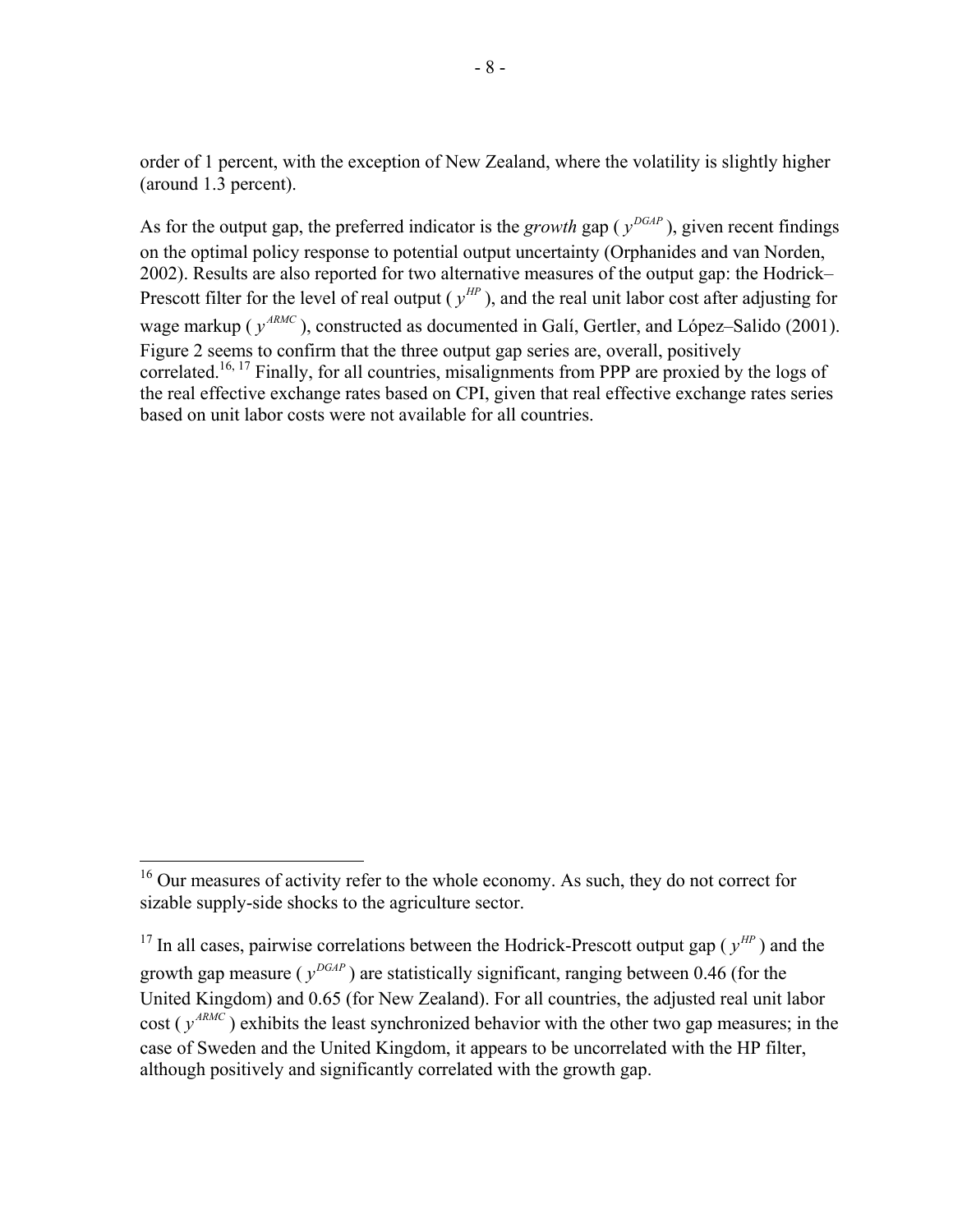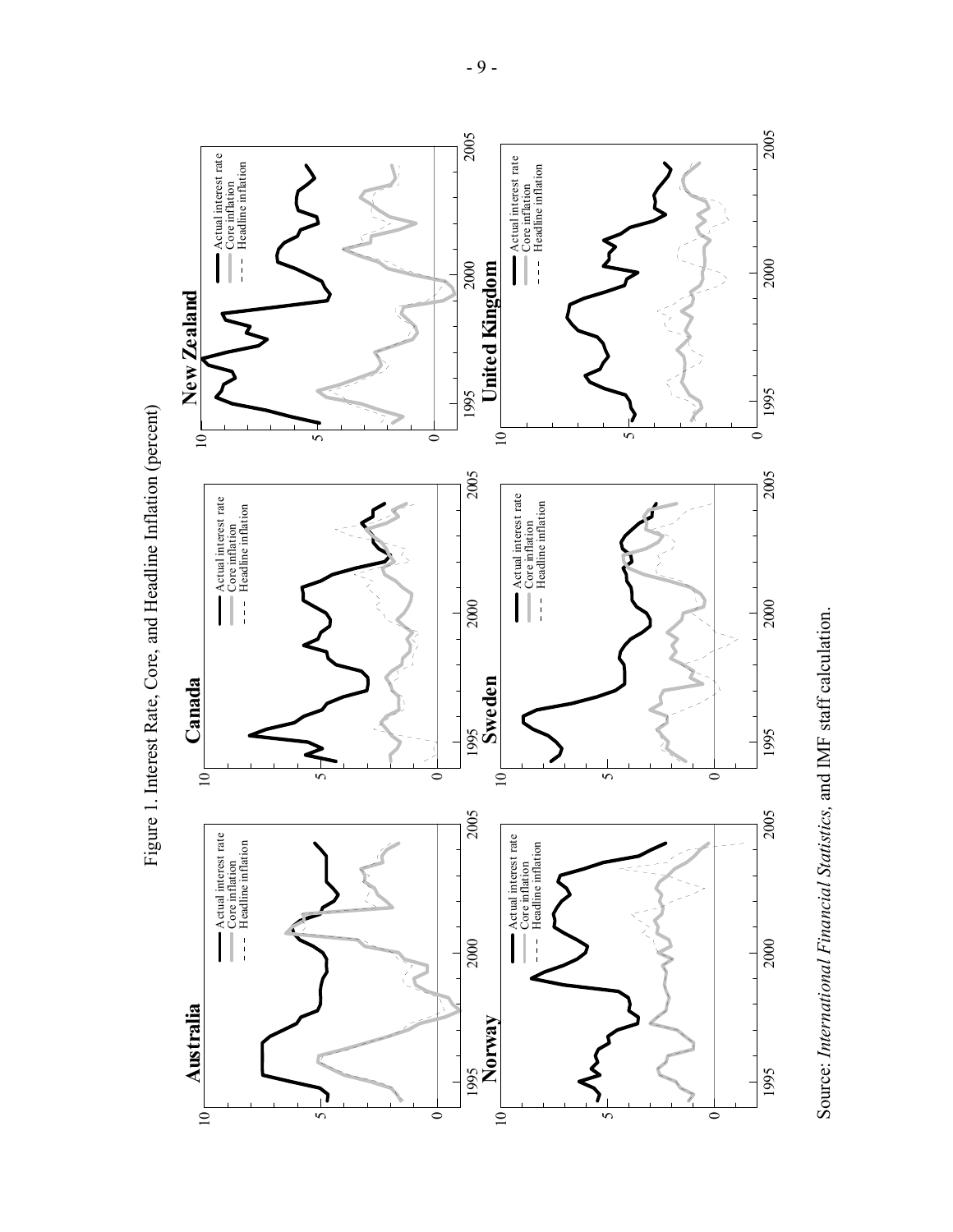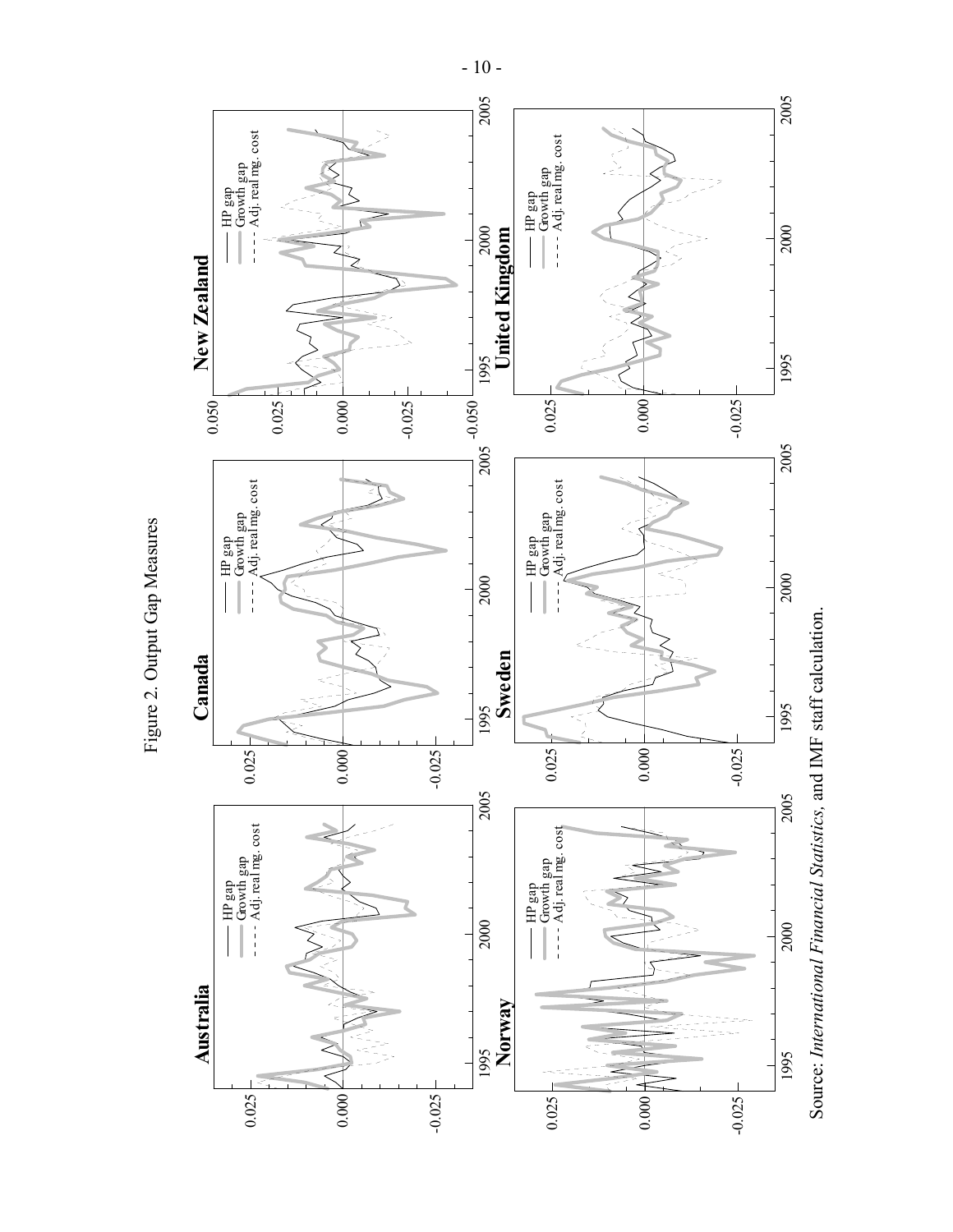### **III. EMPIRICAL RESULTS**

Table 1 reports GMM estimates of the parameters  $\{\hat{\rho}_1, \hat{\rho}_2, \hat{\beta}, \hat{\gamma}\}\$  in the standard forward–

looking Taylor rule (3), where only expected inflation and expected output gap are considered as explanatory variables. The target horizon is assumed to be one quarter for both inflation and the output gap (i.e.  $k^{\pi} = k^{\gamma} = 1$ ), although results look qualitatively unaffected by this choice (not reported). The instrument set, *<sup>t</sup>* **z** , includes a constant, a world commodity price index, and four lags of the policy rate, inflation, and the output gap. In estimating the model for Norway and Sweden, the 1993Q1 and the 1992Q4 interest rate observations, respectively, are dummied out as extreme and unsystematic monetary tightening episodes dealing with the 1992–1993 Exchange Rate Mechanism crisis.

Estimation results yield parameter values broadly consistent with previous findings reported by the literature for inflation targeting countries. In particular, for Norway, New Zealand, Sweden, and the United Kingdom, for each of the specifications considered, the estimate of  $\beta$ is always correctly signed, strongly significant, and greater than unity, while the estimate of *γ* is not statistically different from zero at conventional significance levels. This implies that central banks in these countries have responded only to deviations of expected inflation from target, not to the expected output gap, which is consistent with a pure inflation targeting regime.<sup>18</sup> As for Australia, the estimate of  $\beta$  is strongly significant and greater than unity, but there is also some evidence that monetary policy aims to stabilize expected business cycle fluctuations. The evident outlier is Canada, for which monetary policy responses to both inflation and output gap are much stronger than in other countries, though the parameters are estimated with far less precision. Likely, shifts in the behavior of the Canadian monetary authority may not be described accurately by the framework at hand. Indeed, the close link with the United States may have forced the Bank of Canada to have a watchful eye on the U.S. Federal Reserve's behavior, whereas our current interest rate reaction function does not account for any systematic response to the U.S. monetary policy stance.

For all specifications and for each country, the overidentifying restrictions cannot be rejected, with the Hansen test supporting the validity of the information set used. Given that the instrument set used comprises four lags in the log of the real effective exchange rate, the result of this test can be interpreted as follows: under the null hypothesis, the central bank adjusts the interest rate according to the reaction function (3), with the expectations of future inflation and output based on the relevant information available at time *t.* The assumption that inflation and output gap forecasts are *also* based on available information from the foreign exchange market cannot be statistically rejected.

1

 $18$  For the United Kingdom, this holds true in five out of six specifications, while the estimate of *γ* becomes significant when the output gap is proxied by the HP filter and price changes are measured by core inflation. The same exception remains valid in Table 2, when deviations from PPP are also allowed for.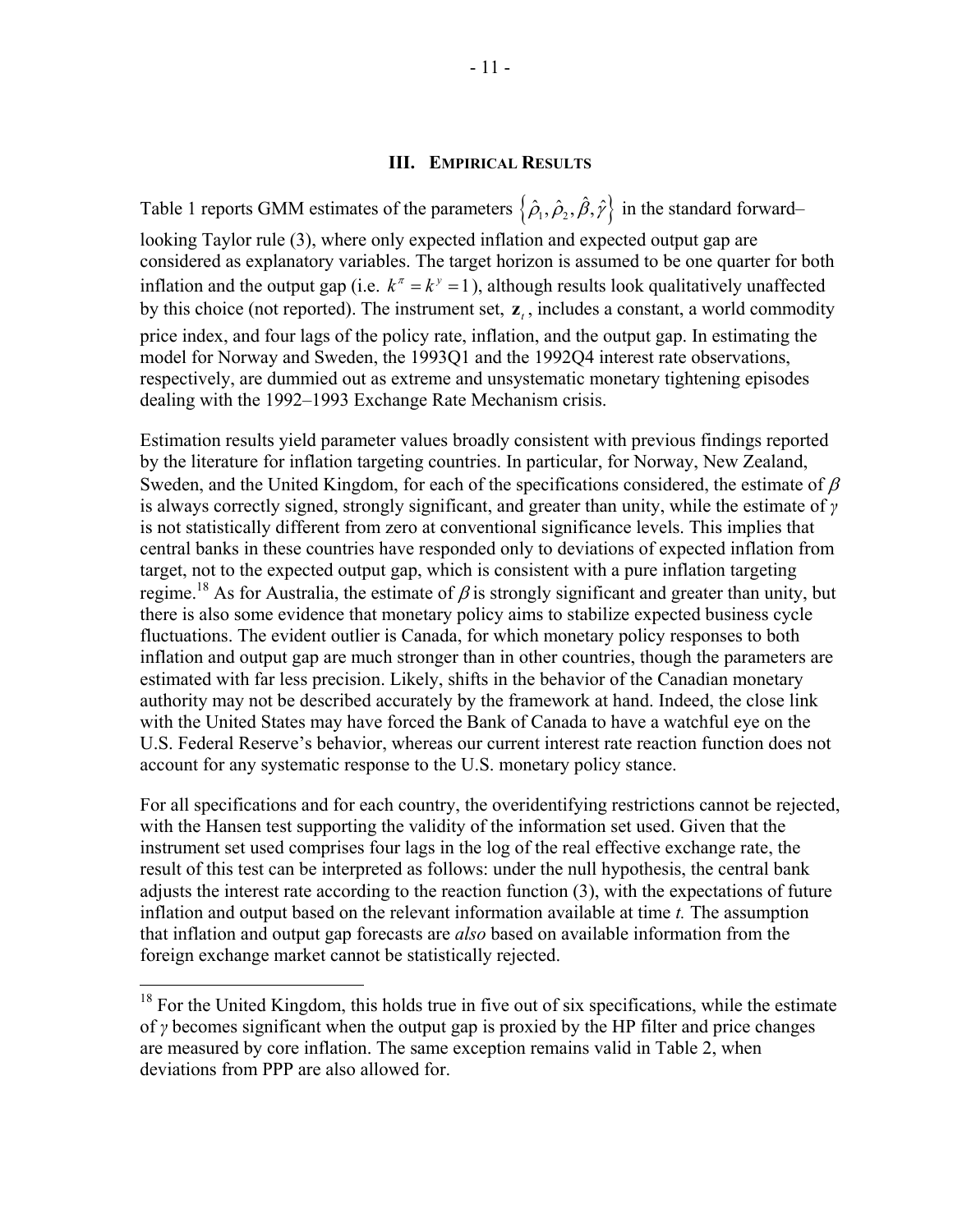| <b>Norway</b>                       | $\rho_I$ | $\rho_2$ | B       |          | j–test      | see   |
|-------------------------------------|----------|----------|---------|----------|-------------|-------|
| $v = v^{DGAP}$ : $\pi = \pi^{CORE}$ |          |          |         |          |             |       |
|                                     | 0.585    | 0.062    | 1.731   | 0.002    | 0.884       | 1.010 |
|                                     | (0.111)  | (0.058)  | (0.099) | (0.175)  |             |       |
|                                     |          |          |         |          |             |       |
| $v = v^{HP}$ ; $\pi = \pi^{CORE}$   |          |          |         |          |             |       |
|                                     | 0.555    | 0.085    | 1.788   | 0.007    | 0.904       | 1.031 |
|                                     | (0.138)  | (0.066)  | (0.107) | (0.291)  |             |       |
| $v = v^{ARMC}$ ; $\pi = \pi^{CORE}$ |          |          |         |          |             |       |
|                                     | 0.613    | 0.064    | 1.739   | 0.504    | 0.873       | 1.003 |
|                                     | (0.109)  | (0.057)  | (0.188) | (0.586)  |             |       |
| $v = v^{DGAP}$ ; $\pi = \pi^{CPI}$  |          |          |         |          |             |       |
|                                     |          |          |         |          |             |       |
|                                     | 0.685    | 0.042    | 1.780   | 0.206    | 0.657       | 1.051 |
|                                     | (0.116)  | (0.073)  | (0.162) | (0.311)  |             |       |
| $y=y^{HP}$ ; $\pi=\pi^{CPI}$        |          |          |         |          |             |       |
|                                     | 0.699    | 0.060    | 1.738   | 0.671    | 0.614       | 1.051 |
|                                     | (0.134)  | (0.076)  | (0.183) | (0.669)  |             |       |
| $v = v^{ARMC}$ ; $\pi = \pi^{CPI}$  |          |          |         |          |             |       |
|                                     | 0.695    | 0.066    | 1.845   | 0.974    | 0.790       | 1.111 |
|                                     |          |          |         |          |             |       |
|                                     | (0.115)  | (0.073)  | (0.259) | (0.740)  |             |       |
|                                     |          |          |         |          |             |       |
|                                     |          |          |         |          |             |       |
| <b>Sweden</b>                       | $\rho_I$ | $\rho_2$ | ß       | γ        | j–test      | see   |
| $v = v^{DGAP}$ ; $\pi = \pi^{CORE}$ |          |          |         |          |             |       |
|                                     |          |          |         |          |             |       |
|                                     | 0.824    | $-0.055$ | 1.951   | 0.321    | 0.573       | 0.974 |
|                                     | (0.054)  | (0.014)  | (0.178) | (0.344)  |             |       |
| $v = v^{HP}$ ; $\pi = \pi^{CORE}$   |          |          |         |          |             |       |
|                                     | 0.901    | $-0.063$ | 1.900   | 0.917    | 0.704       | 0.925 |
|                                     | (0.080)  | (0.025)  | (0.223) | (0.618)  |             |       |
| $v = v^{ARMC}$ : $\pi = \pi^{CORE}$ |          |          |         |          |             |       |
|                                     | 0.823    | $-0.064$ | 1.916   | $-0.394$ | 0.580       | 1.003 |
|                                     |          |          |         |          |             |       |
|                                     | (0.054)  | (0.014)  | (0.167) | (0.448)  |             |       |
| $y=y^{DGAP}$ : $\pi=\pi^{CPI}$      |          |          |         |          |             |       |
|                                     | 0.936    | $-0.094$ | 1.458   | 0.285    | 0.657       | 1.051 |
|                                     | (0.045)  | (0.014)  | (0.157) | (0.414)  |             |       |
| $y=y^{HP}$ ; $\pi=\pi^{CPI}$        |          |          |         |          |             |       |
|                                     | 0.960    | $-0.081$ | 1.406   | 1.594    | 0.614       | 1.051 |
|                                     | (0.053)  | (0.025)  | (0.196) | (0.804)  |             |       |
| $v = v^{ARMC}$ ; $\pi = \pi^{CPI}$  |          |          |         |          |             |       |
|                                     |          |          |         |          |             |       |
|                                     | 0.949    | $-0.105$ | 1.518   | $-0.830$ | 0.790       | 1.111 |
|                                     | (0.049)  | (0.013)  | (0.190) | (0.659)  | (continued) |       |

Table 1. Forward–Looking Taylor Rule 1/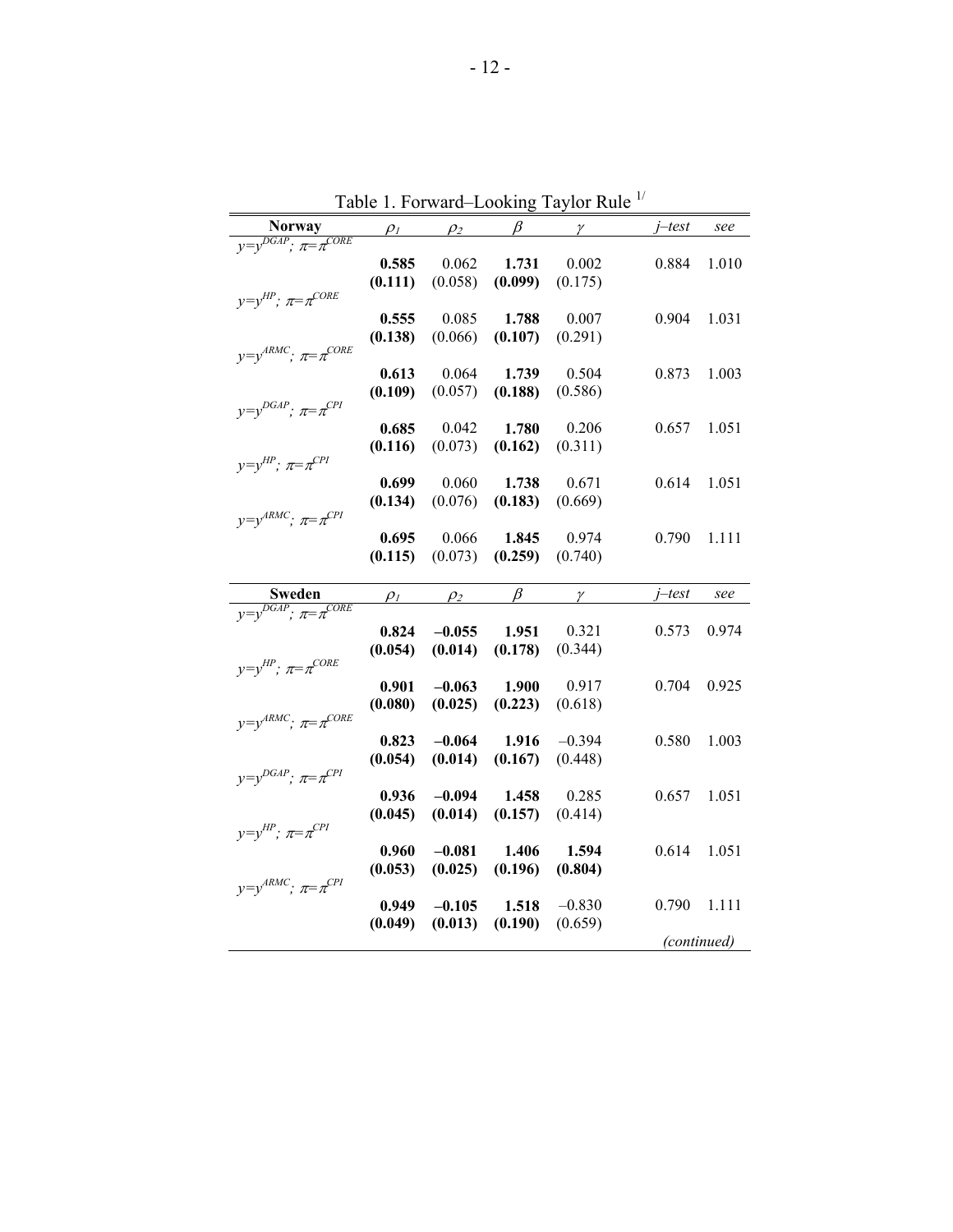| <b>United Kingdom</b>               | $\rho_I$ | $\rho_2$ | β       | γ        | j–test      | see   |
|-------------------------------------|----------|----------|---------|----------|-------------|-------|
| $v = v^{DGAP}$ : $\pi = \pi^{CORE}$ |          |          |         |          |             |       |
|                                     | 0.771    | 0.013    | 1.838   | 0.732    | 0.570       | 0.980 |
|                                     | (0.127)  | (0.082)  | (0.327) | (0.773)  |             |       |
| $y=y^{HP}$ ; $\pi=\pi^{CORE}$       |          |          |         |          |             |       |
|                                     | 0.591    | 0.124    | 1.900   | 1.416    | 0.665       | 0.968 |
|                                     | (0.108)  | (0.067)  | (0.243) | (0.470)  |             |       |
| $v = v^{ARMC}$ : $\pi = \pi^{CORE}$ |          |          |         |          |             |       |
|                                     | 0.777    | 0.029    | 1.799   | 0.667    | 0.585       | 0.987 |
|                                     | (0.125)  | (0.087)  | (0.361) | (0.982)  |             |       |
| $v = v^{DGAP}$ : $\pi = \pi^{CPI}$  |          |          |         |          |             |       |
|                                     | 0.604    | 0.166    | 1.724   | 0.144    | 0.763       | 0.872 |
|                                     | (0.080)  | (0.064)  | (0.203) | (0.391)  |             |       |
| $y=y^{HP}$ ; $\pi=\pi^{CPI}$        |          |          |         |          |             |       |
|                                     | 0.642    | 0.181    | 1.522   | 0.872    | 0.838       | 0.899 |
| $v = v^{ARMC}$ : $\pi = \pi^{CPI}$  | (0.085)  | (0.061)  | (0.320) | (0.901)  |             |       |
|                                     |          |          |         |          |             |       |
|                                     | 0.611    | 0.163    | 1.759   | 0.294    | 0.743       | 0.872 |
|                                     | (0.084)  | (0.069)  | (0.217) | (0.377)  |             |       |
| Canada                              |          |          | $\beta$ |          | $j$ –test   | see   |
| $v = v^{DGAP}$ ; $\pi = \pi^{CORE}$ | $\rho_I$ | $\rho_2$ |         | γ        |             |       |
|                                     |          |          |         |          |             |       |
|                                     | 0.835    | 0.129    | 5.755   | 9.318    | 0.732       | 1.006 |
|                                     | (0.094)  | (0.072)  | (6.372) | (15.161) |             |       |
| $v = v^{HP}$ : $\pi = \pi^{CORE}$   |          |          |         |          |             |       |
|                                     | 0.717    | 0.150    | 2.427   | 2.762    | 0.800       | 0.998 |
| $v = v^{ARMC}$ : $\pi = \pi^{CORE}$ | (0.071)  | (0.050)  | (0.548) | (0.940)  |             |       |
|                                     |          |          |         |          |             |       |
|                                     | 0.788    | 0.051    | 3.165   | 3.942    | 0.757       | 1.072 |
| $v = v^{DGAP}$ : $\pi = \pi^{CPI}$  | (0.094)  | (0.057)  | (0.790) | (1.641)  |             |       |
|                                     | 0.786    | 0.153    | 3.328   | 6.563    | 0.669       | 0.988 |
|                                     | (0.106)  | (0.075)  | (1.710) | (5.222)  |             |       |
| $y=y^{HP}$ ; $\pi=\pi^{CPI}$        |          |          |         |          |             |       |
|                                     | 0.779    | 0.148    | 0.190   | 5.379    | 0.562       | 0.934 |
|                                     | (0.082)  | (0.061)  | (0.946) | (2.806)  |             |       |
| $v = v^{ARMC}$ ; $\pi = \pi^{CPI}$  |          |          |         |          |             |       |
|                                     | 0.831    | 0.084    | 1.980   | 8.500    | 0.508       | 1.047 |
|                                     | (0.111)  | (0.081)  | (0.920) | (5.261)  |             |       |
|                                     |          |          |         |          |             |       |
|                                     |          |          |         |          | (continued) |       |

Table 1. Forward–Looking Taylor Rule *(continued)*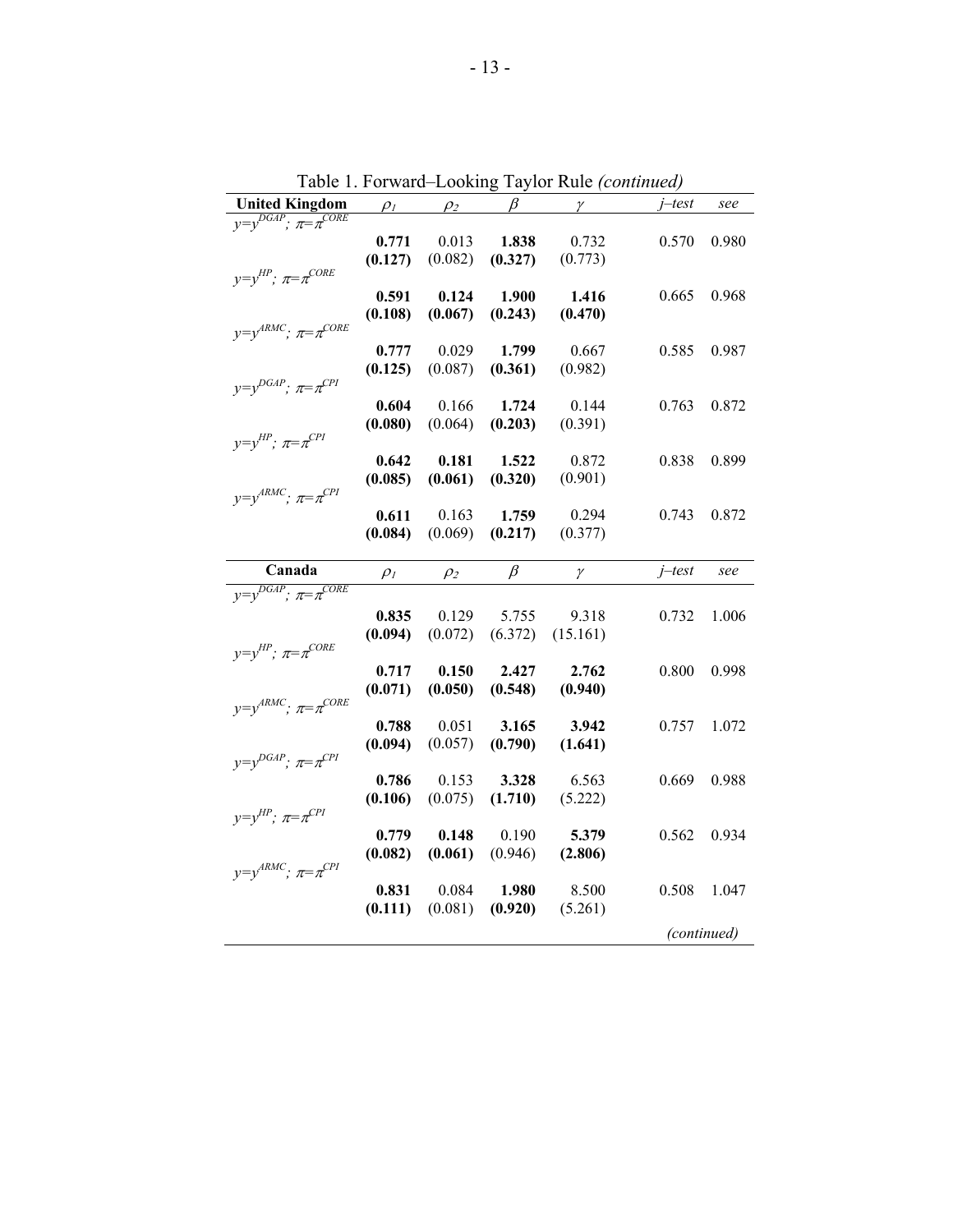| Table 1. Forward-Looking Taylor Rule ( <i>conculated</i> ) |                  |                     |                  |                  |           |       |
|------------------------------------------------------------|------------------|---------------------|------------------|------------------|-----------|-------|
| Australia                                                  | $\rho_I$         | $\rho_2$            | β                | γ                | $j$ -test | see   |
| $v = v^{DGAP}$ ; $\pi = \pi^{CORE}$                        |                  |                     |                  |                  |           |       |
|                                                            | 1.031            | $-0.104$            | 1.524            | 3.723            | 0.767     | 1.018 |
|                                                            | (0.083)          | (0.080)             | (0.341)          | (1.018)          |           |       |
| $y=y^{HP}$ ; $\pi=\pi^{CORE}$                              |                  |                     |                  |                  |           |       |
|                                                            | 1.062            | $-0.141$            | 0.715            | 3.046            | 0.865     | 1.060 |
|                                                            | (0.083)          | (0.081)             | (0.360)          | (1.454)          |           |       |
| $y=y^{ARMC}$ ; $\pi=\pi^{CORE}$                            |                  |                     |                  |                  |           |       |
|                                                            | 1.118            | $-0.191$            | 1.083            | 2.705            | 0.818     | 1.079 |
|                                                            | (0.099)          | (0.090)             | (0.490)          | (1.772)          |           |       |
| $v = v^{DGAP}$ ; $\pi = \pi^{CPI}$                         |                  |                     |                  |                  |           |       |
|                                                            | 1.012            | $-0.093$            | 1.771            | 3.441            | 0.723     | 0.991 |
|                                                            | (0.081)          | (0.079)             | (0.355)          | (0.970)          |           |       |
| $y=y^{HP}$ ; $\pi=\pi^{CPI}$                               |                  |                     |                  |                  |           |       |
|                                                            | 1.048            | $-0.136$            | 0.936            | 2.573            | 0.837     | 1.037 |
|                                                            | (0.081)          | (0.080)             | (0.335)          | (1.461)          |           |       |
| $v = v^{ARMC}$ ; $\pi = \pi^{CPI}$                         |                  |                     |                  |                  |           |       |
|                                                            | 1.094            | $-0.181$            | 1.331            | 1.959            | 0.809     | 1.049 |
|                                                            | (0.101)          | (0.089)             | (0.420)          | (1.647)          |           |       |
|                                                            |                  |                     |                  |                  |           |       |
|                                                            |                  |                     |                  |                  |           |       |
| <b>New Zealand</b>                                         | $\rho_I$         | $\rho_2$            | $\beta$          |                  | $j$ -test | see   |
|                                                            |                  |                     |                  | $\gamma$         |           |       |
| $v = v^{DGAP}$ : $\pi = \pi^{CORE}$                        |                  |                     |                  |                  |           |       |
|                                                            | 0.746            | $-0.100$            | 1.341            | $-0.520$         | 0.680     | 1.388 |
|                                                            | (0.120)          | (0.099)             | (0.066)          | (0.211)          |           |       |
| $y=y^{HP}$ ; $\pi=\pi^{CORE}$                              |                  |                     |                  |                  |           |       |
|                                                            | 0.876            | $-0.196$            | 1.349            | $-0.081$         | 0.490     | 1.214 |
|                                                            | (0.082)          | (0.069)             | (0.072)          | (0.267)          |           |       |
| $y=y^{ARMC}$ ; $\pi=\pi^{CORE}$                            |                  |                     |                  |                  |           |       |
|                                                            | 0.860            | $-0.192$            | 1.353            | $-0.117$         | 0.479     | 1.230 |
|                                                            | (0.089)          | (0.074)             | (0.095)          | (0.304)          |           |       |
| $y=y^{DGAP}$ : $\pi=\pi^{CPI}$                             |                  |                     |                  |                  |           |       |
|                                                            | 0.751            | $-0.107$            | 1.328            | $-0.517$         | 0.725     | 1.417 |
|                                                            | (0.124)          | (0.104)             | (0.059)          | (0.210)          |           |       |
| $y=y^{HP}$ ; $\pi=\pi^{CPI}$                               |                  |                     |                  |                  |           |       |
|                                                            | 0.864            | $-0.196$            | 1.336            | $-0.078$         | 0.540     | 1.228 |
|                                                            | (0.079)          | (0.067)             | (0.061)          | (0.273)          |           |       |
| $v = v^{ARMC}$ ; $\pi = \pi^{CPI}$                         |                  |                     |                  |                  |           |       |
|                                                            | 0.873<br>(0.088) | $-0.198$<br>(0.074) | 1.369<br>(0.098) | 0.060<br>(0.410) | 0.530     | 1.345 |

Table 1. Forward–Looking Taylor Rule *(concluded)*

1/ The estimated parameters refer to equation (3). Estimates are obtained by GMM with Heteroskedastic and Autocorrelation Consistent covariance matrix, obtained by nonlinear three–stage least squares. The Bartlett kernel is used to weight the covariances in order to ensure the covariance matrix to be positive semidefinite. The Newey–West fixed bandwidth is used, so that the weights given by the kernel do not change with the autocorrelation in the data. The sample period is 1984Q1 to 2004Q2. The instruments set includes a constant, the log–difference of a world commodity price index, plus 4 lags of output gap, fourth differences in prices, interest rate, and log real effective exchange rate. The forward–looking horizon is one quarter for each target variable. J–test is the test for overidentifying restrictions (Hansen, 1982), which is distributed as a  $\chi^2$  under the null. For this test, only p–values are reported. HAC–consistent standard errors are given in parentheses.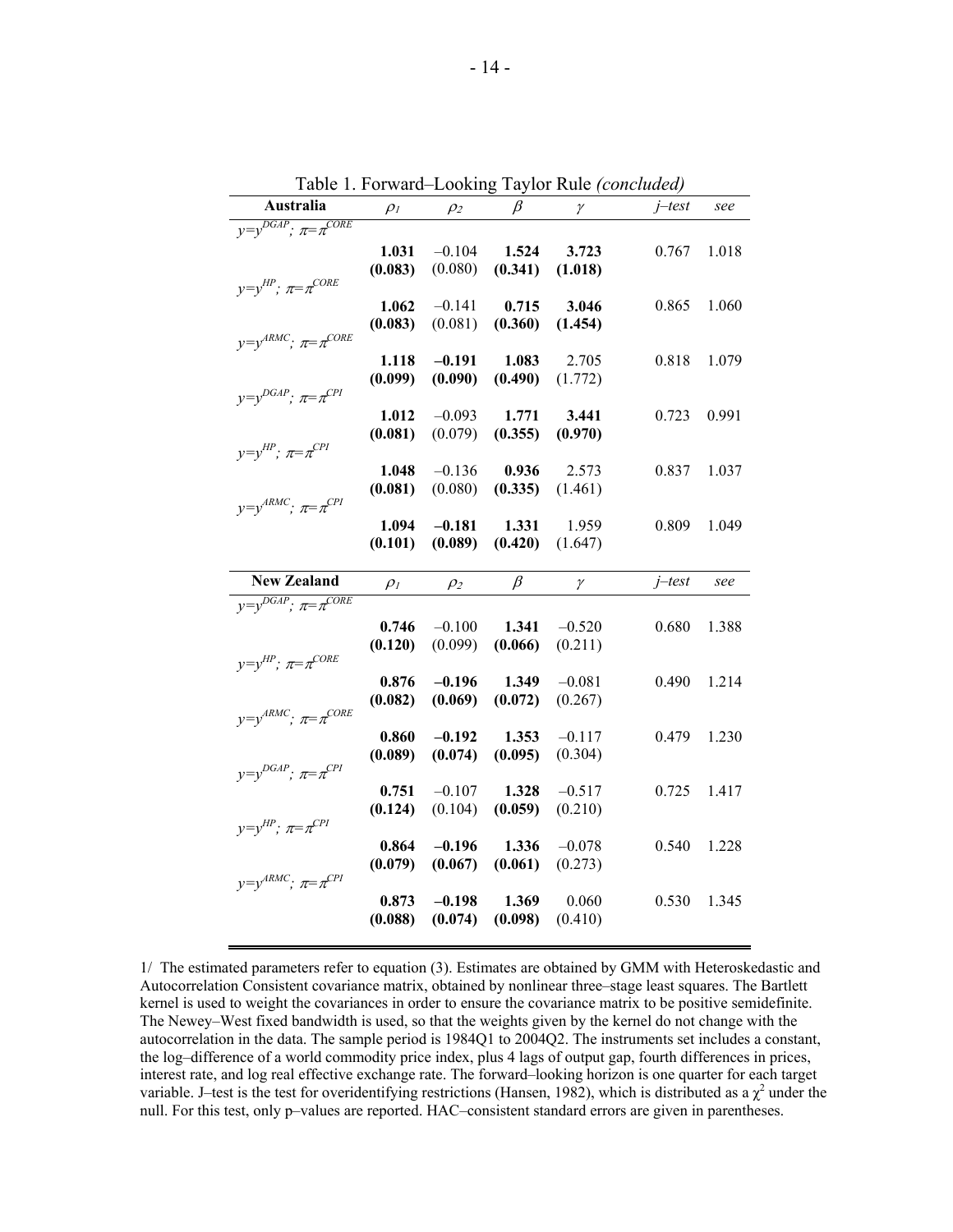Next, the parameters  $\left\{\hat{\beta}_1, \hat{\beta}_2, \hat{\beta}, \hat{\gamma}, \hat{\delta}\right\}$  for the six countries in our sample are estimated using an augmented interest rate rule such as (4). The target horizon for the three forward–looking variables—inflation, output gap, and real exchange rate—is still assumed to be one (i.e.,  $k^{\pi} = k^{\gamma} = k^e = 1$ ). The results of the GMM estimation are reported in Table 2, using alternative measures of inflation and output gap. In all countries except the United Kingdom, there is some evidence that—over the sample—real exchange rate movements have direct explanatory power in characterizing interest rate changes. In Norway and in Sweden, deviations from PPP play a role in explaining interest rate movements *only if* the monetary authority is believed to target *headline* rather than core inflation. Only in those economies that are commonly lumped together as the "commodity currencies" (e.g., Canada, Australia, and New Zealand), the real exchange rate yields significant (and correctly signed) parameter estimates, even when the central bank is assumed to stabilize core inflation. However, it is worth noticing that in countries where exports of non–oil commodities play a major role, exchange rate fluctuations are likely to reflect changes in the *equilibrium* exchange rate due to commodity prices shocks rather than deviations of the REER from equilibrium (Chen and Rogoff, 2003). Under these circumstances, monetary authorities are unlikely to smooth exchange rate volatility through changes in the interest rate (Clinton, 2001). Unfortunately, our empirical framework cannot distinguish between different sources of exchange rate fluctuations, as it implicitly assumes a time–invariant REER equilibrium.

Overall, the inclusion of exchange rate disequlibria do not seem to affect appreciably the model's interest rate predictions. To aid interpretation of the results, Figure 3 shows, for each country, the actual interest rate and its estimated value implied by the baseline standard forward–looking Taylor rule (Table 1) and by the preferred augmented interest rule specification allowing also for exchange rate responses (Table 2). The interest rates implied by the estimated rules characterize well the behavior of the actual rates. Indeed, both specifications of the reaction function satisfactorily trace the dynamics of the interest rates. The simple visual inspection of the models' predictions suggests that the contribution of real exchange rate disequilibria is not sufficient to distinguish between the two models. Interestingly, even for Australia and New Zealand—where deviations from PPP play a slightly greater role in explaining interest rate movement, given our preferences for measuring inflation and output gap—it is the standard Taylor rule to provide better fit over the latest quarters of the sample. This suggests that central banks have been recently inclined to ignore real exchange rate misalignments.

A more flexible approach to inflation targeting implies that central banks can decide to apply a somewhat longer period for bringing inflation back to target. The horizon for achieving the inflation target implicitly provides some indication of how much weight the central bank gives to stability in the real economy. Considerable emphasis on stability in the real economy—at the expenses of somewhat greater and more persistent deviations from the inflation target—implies a relatively longer horizon. A precondition for a longer monetary policy horizon is that financial market participants are confident that inflation will be low and stable over time. Indeed, financial market confidence in the inflation target provides central banks with greater scope for promoting stability in the real economy.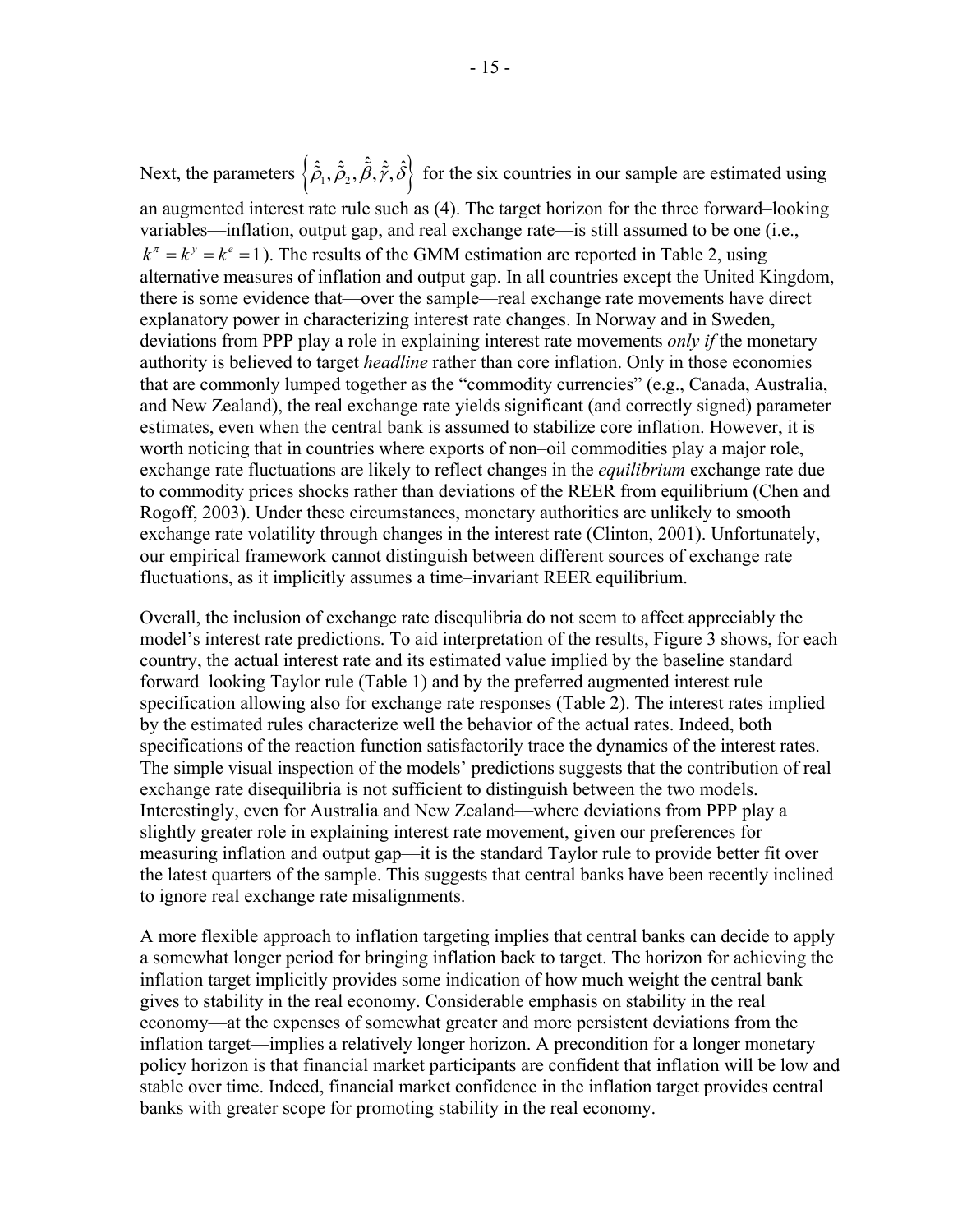| <b>Norway</b>                                                      | $\tilde{\rho}_1$                         | $\tilde{\rho}_2$ | $\tilde{\beta}$ | $\tilde{\gamma}$ | $\delta$ | $j$ -test | see         |
|--------------------------------------------------------------------|------------------------------------------|------------------|-----------------|------------------|----------|-----------|-------------|
| $v = v^{ARMC}$ ; $\pi = \pi^{CORE}$                                |                                          |                  |                 |                  |          |           |             |
|                                                                    | 0.608                                    | 0.061            | 1.760           | 0.643            | 0.006    | 0.917     | 1.051       |
|                                                                    | (0.120)                                  | (0.055)          | (0.205)         | (0.514)          | (0.119)  |           |             |
| $y=y^{HP}$ ; $\pi=\pi^{CORE}$                                      |                                          |                  |                 |                  |          |           |             |
|                                                                    | 0.571                                    | 0.051            | 1.718           | 0.198            | 0.060    | 0.874     | 1.028       |
|                                                                    | (0.147)                                  | (0.063)          | (0.266)         | (0.339)          | (0.109)  |           |             |
| $v = v^{DGAP}$ : $\pi = \pi^{CORE}$                                |                                          |                  |                 |                  |          |           |             |
|                                                                    | 0.577                                    | 0.040            | 1.716           | 0.100            | 0.050    | 0.848     | 1.018       |
|                                                                    | (0.122)                                  | (0.055)          | (0.214)         | (0.184)          | (0.098)  |           |             |
| $v = v^{ARMC}$ ; $\pi = \pi^{CPI}$                                 |                                          |                  |                 |                  |          |           |             |
|                                                                    | 0.658                                    | 0.080            | 1.714           | 0.895            | 0.067    | 0.715     | 1.101       |
|                                                                    | (0.116)                                  | (0.072)          | (0.250)         | (0.645)          | (0.114)  |           |             |
| $y=y^{HP}$ ; $\pi=\pi^{CPI}$                                       |                                          |                  |                 |                  |          |           |             |
|                                                                    | 0.667                                    | 0.050            | 1.435           | 0.919            | 0.219    | 0.517     | 1.048       |
|                                                                    | (0.139)                                  | (0.069)          | (0.301)         | (0.644)          | (0.125)  |           |             |
| $v = v^{DGAP}$ : $\pi = \pi^{CPI}$                                 |                                          |                  |                 |                  |          |           |             |
|                                                                    | 0.655                                    | 0.031            | 1.533           | 0.228            | 0.173    | 0.574     | 1.035       |
|                                                                    | (0.119)                                  | (0.069)          | (0.202)         | (0.279)          | (0.084)  |           |             |
|                                                                    |                                          |                  |                 |                  |          |           |             |
| <b>Sweden</b>                                                      | $\tilde{\rho}_{\scriptscriptstyle\rm I}$ | $\tilde{\rho}_2$ | $\tilde{\beta}$ | $\tilde{\gamma}$ | $\delta$ | $j$ -test | see         |
| $v = v^{ARMC}$ : $\pi = \pi^{CORE}$                                |                                          |                  |                 |                  |          |           |             |
|                                                                    | 0.839                                    | $-0.067$         | 1.668           | 0.076            | 0.075    | 0.538     | 0.952       |
|                                                                    | (0.067)                                  | (0.019)          | (0.267)         | (0.656)          | (0.070)  |           |             |
|                                                                    |                                          |                  |                 |                  |          |           |             |
| $y=y^{HP}$ ; $\pi=\pi^{CORE}$                                      | 0.923                                    | $-0.065$         | 2.086           | 1.371            | $-0.063$ | 0.638     | 0.937       |
|                                                                    | (0.094)                                  | (0.025)          | (0.564)         | (1.475)          | (0.171)  |           |             |
| $v = v^{DGAP}$ : $\pi = \pi^{CORE}$                                |                                          |                  |                 |                  |          |           |             |
|                                                                    | 0.847                                    | $-0.058$         | 1.721           | 0.412            | 0.075    | 0.591     | 0.945       |
|                                                                    | (0.064)                                  | (0.020)          | (0.229)         | (0.391)          | (0.053)  |           |             |
| $v = v^{ARMC}$ : $\pi = \pi^{CPI}$                                 |                                          |                  |                 |                  |          |           |             |
|                                                                    | 0.914                                    | $-0.097$         | 1.202           | $-0.018$         | 0.117    | 0.663     | 0.926       |
|                                                                    | (0.050)                                  | (0.013)          | (0.226)         | (0.729)          | (0.076)  |           |             |
|                                                                    |                                          |                  |                 |                  |          |           |             |
|                                                                    | 0.962                                    | $-0.081$         | 1.424           | 1.668            | $-0.009$ | 0.705     | 0.914       |
|                                                                    | (0.061)                                  | (0.025)          | (0.343)         | (1.417)          | (0.134)  |           |             |
| $y=y^{HP}$ ; $\pi=\pi^{CPI}$<br>$v = v^{DGAP}$ : $\pi = \pi^{CPI}$ |                                          |                  |                 |                  |          |           |             |
|                                                                    | 0.892                                    | $-0.082$         | 1.165           | 0.313            | 0.109    | 0.609     | 0.914       |
|                                                                    | (0.043)                                  | (0.015)          | (0.159)         | (0.357)          | (0.045)  |           | (continued) |

Table 2. Augmented Forward–Looking Taylor Rule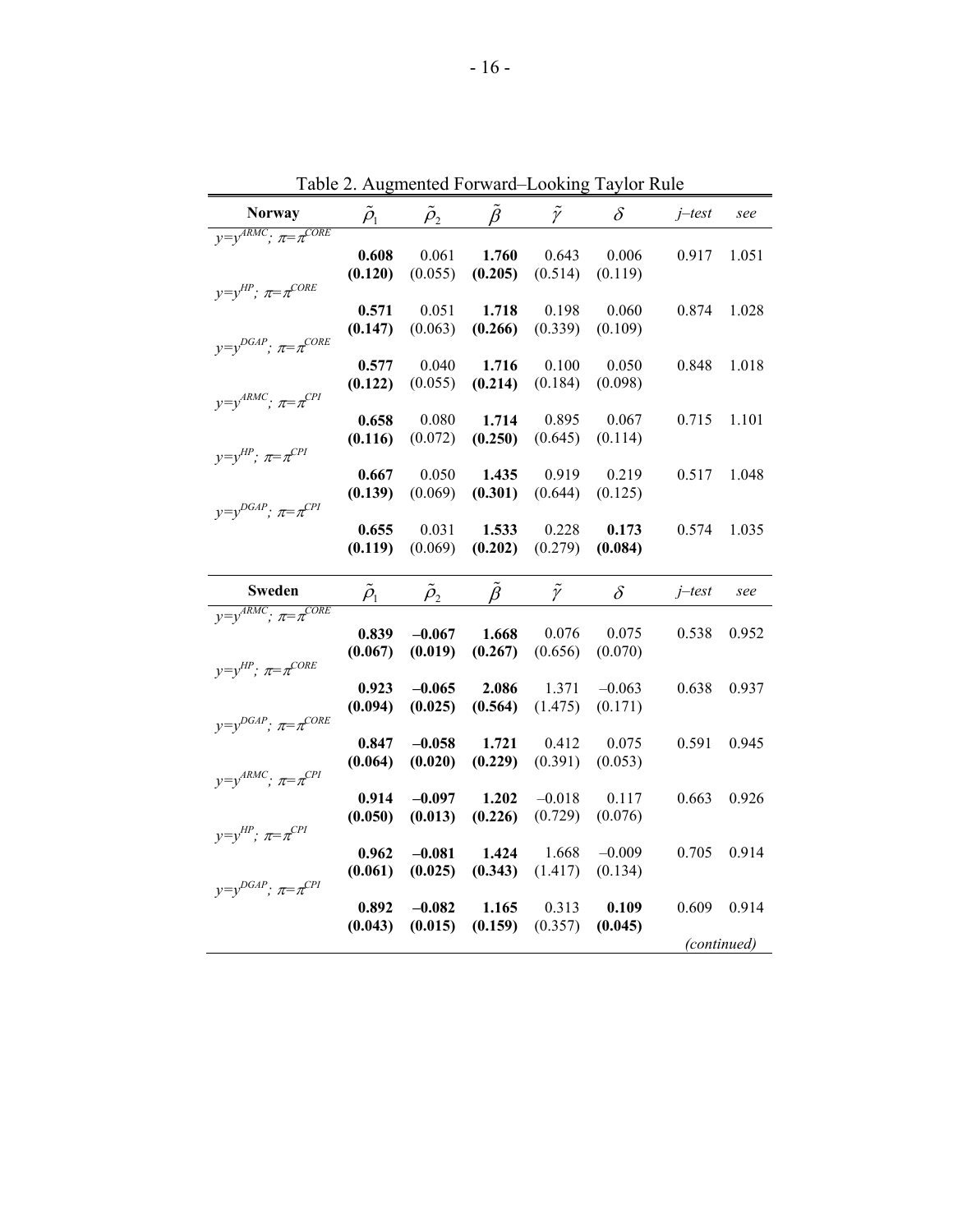| Table 2. Augmented Forward–Looking Taylor Rule <i>(continuea)</i><br><b>United Kingdom</b>                  | $\tilde{\rho}_{\scriptscriptstyle 1}$    | $\tilde{\rho}_{2}$ | $\tilde{\beta}$ | $\tilde{\gamma}$ | $\delta$ | $j$ -test | see         |
|-------------------------------------------------------------------------------------------------------------|------------------------------------------|--------------------|-----------------|------------------|----------|-----------|-------------|
| $v = v^{ARMC}$ ; $\pi = \pi^{CORE}$                                                                         |                                          |                    |                 |                  |          |           |             |
|                                                                                                             | 0.778                                    | 0.031              | 1.760           | 0.470            | $-0.016$ | 0.489     | 0.989       |
|                                                                                                             | (0.121)                                  | (0.083)            | (0.403)         | (1.315)          | (0.072)  |           |             |
| $y=y^{HP}$ ; $\pi=\pi^{CORE}$                                                                               |                                          |                    |                 |                  |          |           |             |
|                                                                                                             | 0.615                                    | 0.123              | 1.829           | 1.502            | $-0.015$ | 0.561     | 0.966       |
|                                                                                                             | (0.108)                                  | (0.067)            | (0.271)         | (0.567)          | (0.035)  |           |             |
| $v = v^{DGAP}$ ; $\pi = \pi^{CORE}$                                                                         |                                          |                    |                 |                  |          |           |             |
|                                                                                                             | 0.801                                    | 0.008              | 1.740           | 0.689            | $-0.010$ | 0.515     | 0.993       |
|                                                                                                             | (0.128)                                  | (0.083)            | (0.383)         | (0.974)          | (0.062)  |           |             |
| $v = v^{ARMC}$ : $\pi = \pi^{CPI}$                                                                          |                                          |                    |                 |                  |          |           |             |
|                                                                                                             | 0.608                                    | 0.165              | 1.657           | $-0.174$         | $-0.033$ | 0.630     | 0.874       |
|                                                                                                             | (0.094)                                  | (0.062)            | (0.217)         | (0.682)          | (0.044)  |           |             |
| $y=y^{HP}$ ; $\pi=\pi^{CPI}$                                                                                |                                          |                    |                 |                  |          |           |             |
|                                                                                                             | 0.657                                    | 0.180              | 1.443           | 1.142            | $-0.032$ | 0.791     | 0.908       |
|                                                                                                             | (0.097)                                  | (0.061)            | (0.346)         | (1.118)          | (0.037)  |           |             |
| $v = v^{DGAP}$ ; $\pi = \pi^{CPI}$                                                                          |                                          |                    |                 |                  |          |           |             |
|                                                                                                             | 0.650                                    | 0.140              | 1.655           | 0.092            | $-0.022$ | 0.634     | 0.886       |
|                                                                                                             | (0.117)                                  | (0.070)            | (0.213)         | (0.737)          | (0.045)  |           |             |
|                                                                                                             |                                          |                    |                 |                  |          |           |             |
| Canada                                                                                                      | $\tilde{\rho}_{\scriptscriptstyle\rm I}$ | $\tilde{\rho}_{2}$ | $\tilde{\beta}$ | $\tilde{\gamma}$ | $\delta$ | $j$ -test | see         |
|                                                                                                             |                                          |                    |                 |                  |          |           |             |
|                                                                                                             | 0.730                                    | 0.012              | 1.223           | 3.459            | 0.178    | 0.805     | 1.121       |
|                                                                                                             | (0.104)                                  | (0.074)            | (0.491)         | (0.868)          | (0.071)  |           |             |
|                                                                                                             |                                          |                    |                 |                  |          |           |             |
|                                                                                                             | 0.640                                    | 0.133              | 0.681           | 2.141            | 0.180    | 0.845     | 1.018       |
|                                                                                                             | (0.087)                                  | (0.053)            | (0.373)         | (0.502)          | (0.040)  |           |             |
|                                                                                                             |                                          |                    |                 |                  |          |           |             |
|                                                                                                             | 0.835                                    | 0.126              | 5.339           | 8.744            | 0.023    | 0.648     | 1.013       |
| $v = v^{ARMC}$ ; $\pi = \pi^{CORE}$<br>$v = v^{HP}$ ; $\pi = \pi^{CORE}$<br>$y=y^{DGAP}$ ; $\pi=\pi^{CORE}$ | (0.094)                                  | (0.074)            | (6.752)         | (13.724)         | (0.390)  |           |             |
| $v = v^{ARMC}$ : $\pi = \pi^{CPI}$                                                                          |                                          |                    |                 |                  |          |           |             |
|                                                                                                             | 0.709                                    | 0.029              | 0.427           | 3.825            | 0.254    | 0.958     | 1.175       |
|                                                                                                             | (0.120)                                  | (0.100)            | (0.415)         | (1.076)          | (0.065)  |           |             |
|                                                                                                             |                                          |                    |                 |                  |          |           |             |
| $y=y^{HP}$ ; $\pi=\pi^{CPI}$                                                                                | 0.666                                    | 0.118              | $-0.292$        | 2.257            | 0.251    | 0.772     | 0.944       |
|                                                                                                             | (0.096)                                  | (0.063)            | (0.407)         | (0.422)          | (0.047)  |           |             |
| $v = v^{DGAP}$ ; $\pi = \pi^{CPI}$                                                                          |                                          |                    |                 |                  |          |           |             |
|                                                                                                             | 0.785                                    | 0.145              | 2.835           | 5.621            | 0.049    | 0.579     | 0.993       |
|                                                                                                             | (0.106)                                  | (0.077)            | (1.600)         | (4.212)          | (0.134)  |           | (continued) |

Table 2. Augmented Forward–Looking Taylor Rule *(continued)*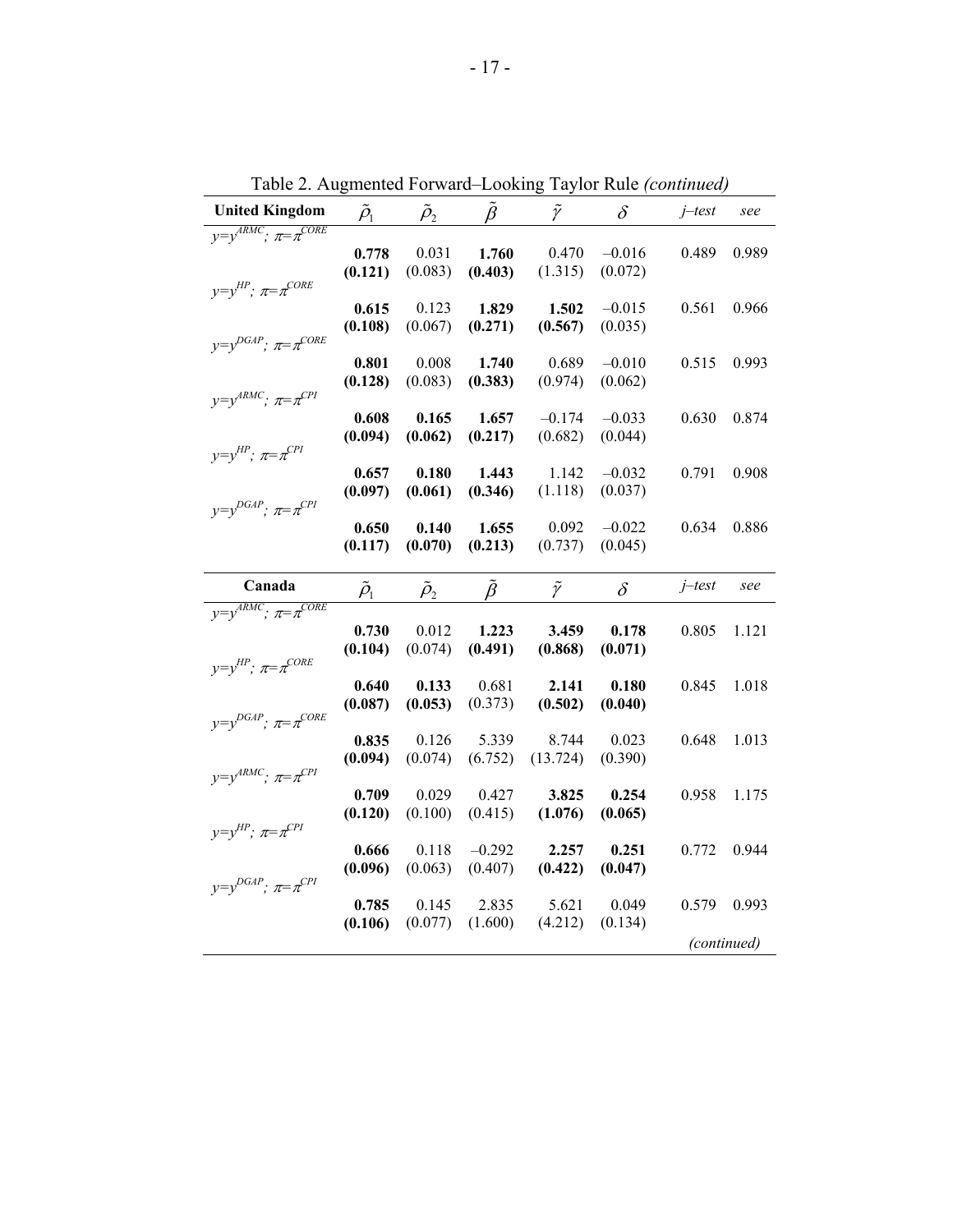| Australia                           | $\tilde{\rho}_1$                 | $\tilde{\rho}_{\scriptscriptstyle 2}$ | $\tilde{\beta}$  | $\tilde{\gamma}$    | $\delta$         | $j$ –test | see   |
|-------------------------------------|----------------------------------|---------------------------------------|------------------|---------------------|------------------|-----------|-------|
| $v = v^{ARMC}$ ; $\pi = \pi^{CORE}$ |                                  |                                       |                  |                     |                  |           |       |
|                                     | 0.902                            | $-0.149$                              | 1.054            | $-0.381$            | 0.269            | 0.570     | 0.948 |
|                                     | (0.069)                          | (0.066)                               | (0.135)          | (0.322)             | (0.035)          |           |       |
| $y=y^{HP}$ ; $\pi=\pi^{CORE}$       |                                  |                                       |                  |                     |                  |           |       |
|                                     | 0.911                            | $-0.120$                              | 1.082            | 0.307               | 0.277            | 0.485     | 0.902 |
|                                     | (0.072)                          | (0.072)                               | (0.158)          | (0.381)             | (0.039)          |           |       |
| $y=y^{DGAP}$ ; $\pi=\pi^{CORE}$     |                                  |                                       |                  |                     |                  |           |       |
|                                     | 0.996                            | $-0.169$                              | 1.108            | 0.980               | 0.251            | 0.749     | 0.913 |
|                                     | (0.083)                          | (0.075)                               | (0.182)          | (0.545)             | (0.043)          |           |       |
| $v = v^{ARMC}$ ; $\pi = \pi^{CPI}$  |                                  |                                       |                  |                     |                  |           |       |
|                                     | 0.827                            | $-0.099$                              | 1.171            | $-0.596$            | 0.242            | 0.517     | 0.923 |
|                                     | (0.072)                          | (0.060)                               | (0.129)          | (0.369)             | (0.032)          |           |       |
| $y=y^{HP}$ ; $\pi=\pi^{CPI}$        |                                  |                                       |                  |                     |                  |           |       |
|                                     | 0.880                            | $-0.104$                              | 1.231            | 0.305               | 0.261            | 0.454     | 0.865 |
|                                     | (0.069)                          | (0.067)                               | (0.157)          | (0.372)             | (0.036)          |           |       |
| $v = v^{DGAP}$ ; $\pi = \pi^{CPI}$  |                                  |                                       |                  |                     |                  |           |       |
|                                     | 0.951                            | $-0.142$                              | 1.287            | 0.786               | 0.245            | 0.607     | 0.868 |
|                                     | (0.080)                          | (0.070)                               | (0.173)          | (0.465)             | (0.038)          |           |       |
|                                     |                                  |                                       |                  |                     |                  |           |       |
| <b>New Zealand</b>                  | $\tilde{\rho}_{\text{\tiny{l}}}$ | $\tilde{\rho}_{_2}$                   | $\tilde{\beta}$  | $\tilde{\gamma}$    | $\delta$         | $j$ –test | see   |
| $v = v^{ARMC}$ ; $\pi = \pi^{CORE}$ |                                  |                                       |                  |                     |                  |           |       |
|                                     | 0.855                            | $-0.214$                              | 1.434            | 0.552               | 0.150            | 0.468     | 1.301 |
|                                     | (0.077)                          | (0.078)                               | (0.100)          | (0.336)             | (0.047)          |           |       |
| $y=y^{HP}$ ; $\pi=\pi^{CORE}$       |                                  |                                       |                  |                     |                  |           |       |
|                                     | 0.819                            | $-0.219$                              | 1.341            | $-0.187$            | 0.123            | 0.430     | 1.265 |
|                                     | (0.086)                          | (0.078)                               | (0.058)          | (0.242)             | (0.044)          |           |       |
| $v = v^{DGAP}$ ; $\pi = \pi^{CORE}$ |                                  |                                       |                  |                     |                  |           |       |
|                                     | 0.748                            | $-0.149$                              | 1.355            | $-0.369$            | 0.102            | 0.581     | 1.359 |
|                                     | (0.106)                          | (0.098)                               | (0.060)          | (0.215)             | (0.046)          |           |       |
| $v = v^{ARMC}$ ; $\pi = \pi^{CPI}$  |                                  |                                       |                  |                     |                  |           |       |
|                                     | 0.902                            | $-0.224$                              | 1.475            | 0.929               | 0.158            | 0.600     | 1.474 |
|                                     | (0.084)                          | (0.078)                               | (0.110)          | (0.500)             | (0.054)          |           |       |
| $y=y^{HP}$ ; $\pi=\pi^{CPI}$        |                                  |                                       |                  |                     |                  |           |       |
|                                     | 0.833                            | $-0.225$                              | 1.343            | $-0.124$            | 0.113            | 0.390     | 1.251 |
|                                     | (0.091)                          | (0.082)                               | (0.062)          | (0.274)             | (0.044)          |           |       |
| $v = v^{DGAP}$ ; $\pi = \pi^{CPI}$  |                                  |                                       |                  |                     |                  |           |       |
|                                     | 0.743<br>(0.121)                 | $-0.142$<br>(0.108)                   | 1.356<br>(0.063) | $-0.375$<br>(0.212) | 0.097<br>(0.044) | 0.545     | 1.335 |

Table 2. Augmented Forward–Looking Taylor Rule *(concluded)*

1/ The estimated parameters refer to equation (4). Estimates are obtained by GMM with Heteroskedastic and Autocorrelation Consistent covariance matrix, obtained by nonlinear three–stage least squares. The Bartlett kernel is used to weight the covariances in order to ensure the covariance matrix to be positive semidefinite. The Newey–West fixed bandwidth is used, so that the weights given by the kernel do not change with the autocorrelation in the data. The sample period is 1984Q1 to 2004Q2. The instruments set includes a constant, the log–difference of a world commodity price index, plus 4 lags of output gap, fourth differences in prices, interest rate, and log real effective exchange rate. The forward–looking horizon is one quarter for each target variable. J–test is the test for overidentifying restrictions (Hansen, 1982), which is distributed as a  $\chi^2$  under the null. For this test, only p–values are reported. HAC–consistent standard errors are given in parentheses.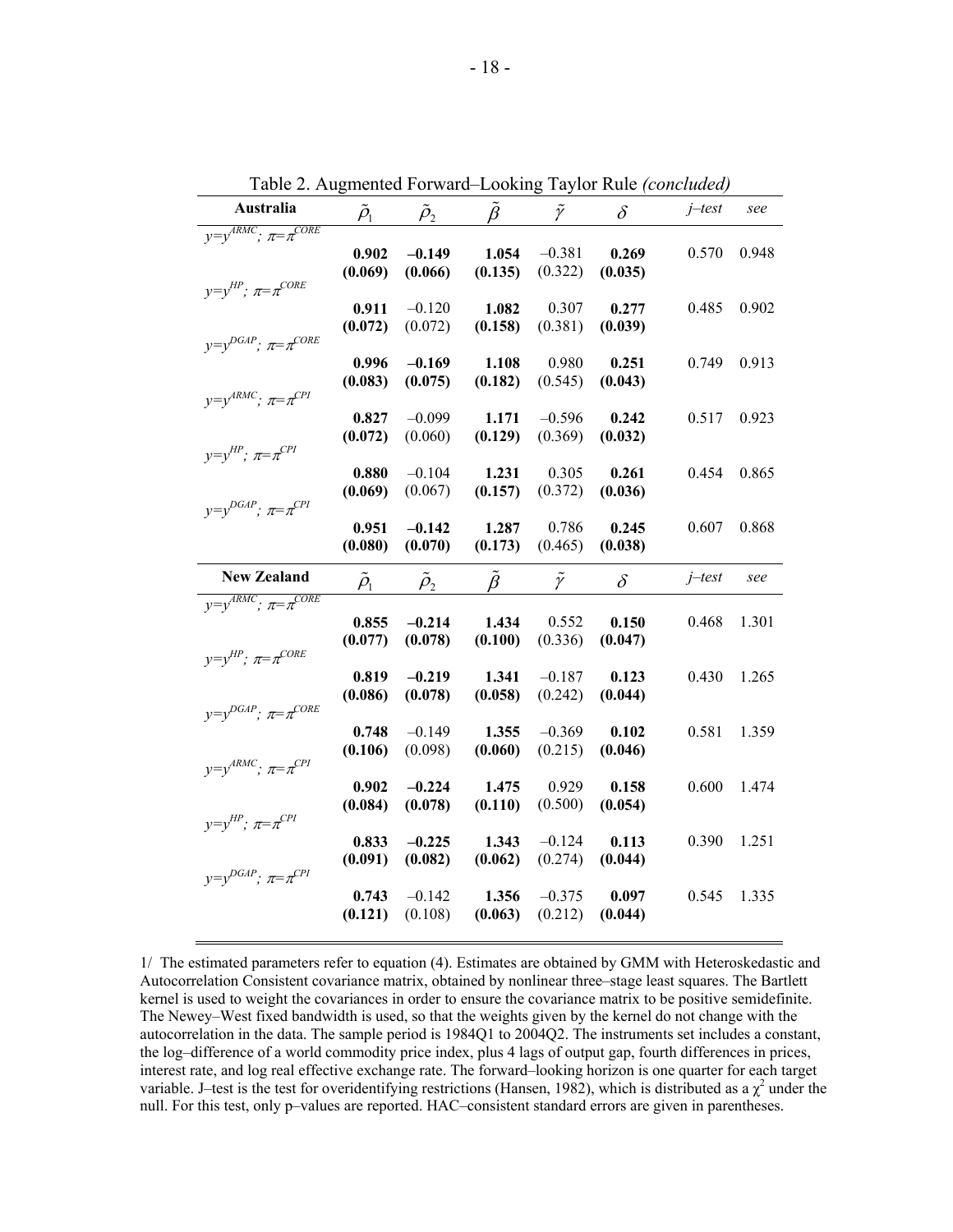Monetary authority's scope of maneuver tends to increase as the inflation target succeeds in providing an anchor for the formation of inflation expectations and, in particular, for the wage bargaining process. This creates a role for regular central bank communication to help markets filter macroeconomic news. However, in situations where there is a risk that inflation may deviate considerably from the target over a lengthy periods, or confidence in monetary policy is in jeopardy, a rapid and pronounced change in the interest rate may remain appropriate.

The results confirm the view that central banks tend to smooth the adjustment of interest rates over several quarters, thereby increasing the predictability of monetary policy conduct. However, the extent to which central banks rely on smoothing appears to differ across countries and over time. In particular, for Australia, Norway, and Sweden, the coefficient on the first lag appears to be close to one, while the second lag displays a significant corrective behavior, signaling more elongated and predictable interest rate movements in response to changes in the macroeconomic environment and, hence, a greater use of the expectation channel of monetary policy. Previous work in this area indicates that the strength of the expectation channel relates to the degree of forward–looking behavior in the rest of the economy, which—in turn—can be seen as the policymaker's reward for ensuring monetary stability.<sup>19</sup> Figure 4—plotting parameter estimates from rolling regressions over successive forty–quarter windows—shows that, in this respect, Norges Bank (and, to a lesser extent, the Swedish Riksbank) has enjoyed the greatest confidence gains over recent times, possibly in connection with its latest switch to a longer adjustment horizon. At the other end of the spectrum is New Zealand (and, to a lesser extent, Canada), for which the degree of smoothing seems to be lower.

Central banks' response to real exchange rate misalignments have varied over time. Indeed, the sample period 1984Q1–2004Q2 transcends several different monetary regimes for almost all countries in the sample. Rolling–window estimates of the exchange rate responses (Figure 5) suggest that, even if the level of the implied instrument rate is very similar to the one implied by the standard forward–looking Taylor rule, central banks in each of the six countries have effectively targeted the exchange rate at some point over the sample. Norway and Sweden, for example, have been concerned about exchange rate misalignments until the first half of the 1990s. Over the last decade, however, interest rate responses to deviations of exchange rates from target have become statistically insignificant. Conversely, for the United Kingdom, exchange rate disequilibria have been important in determining the interest rate target around the sterling devaluation of 1992 and during the protracted sterling appreciation of the mid– to late 1990s. As suggested below, the statistical significance of the central bank's reaction to exchange rate disequilibria may in fact reflect the *size* of the disequilibria themselves, rather than the formal monetary regime actually in place.<sup>20</sup>

 $\overline{a}$  $19$  On this point, see also Bayoumi and Sgherri (2004a, 2004b).

 $20$  A similar argument is suggested by Chadha, Sarno, and Valente (2004).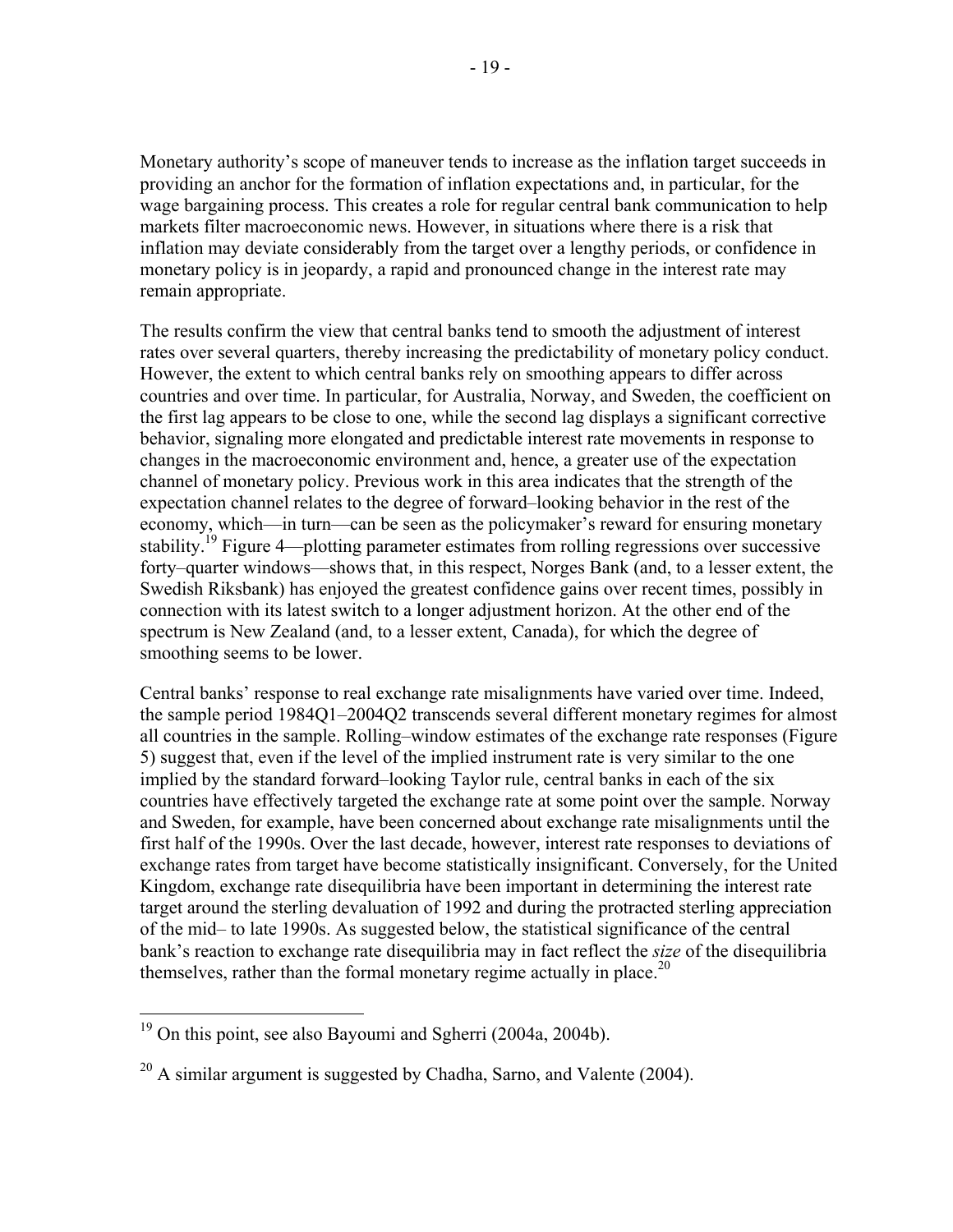

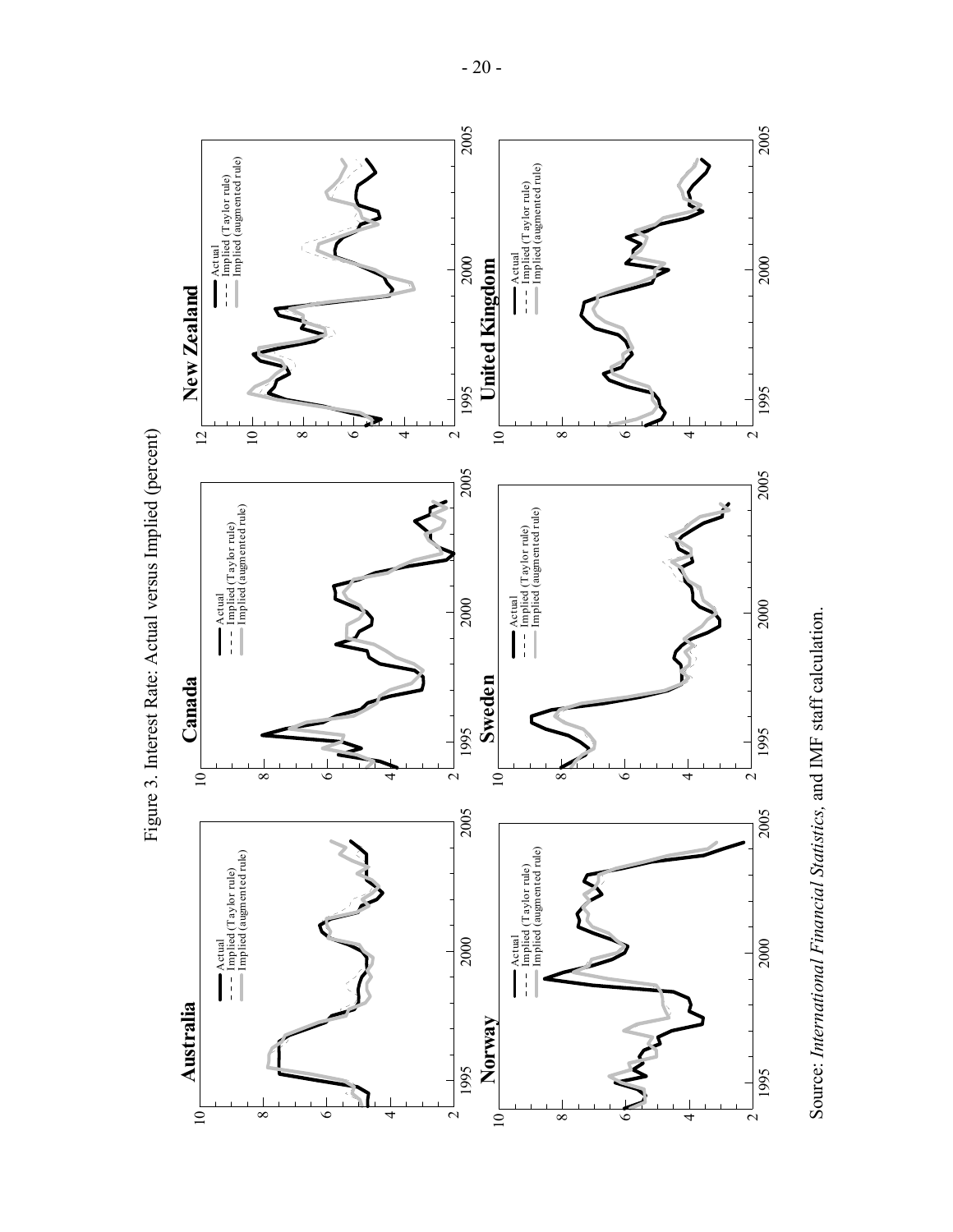

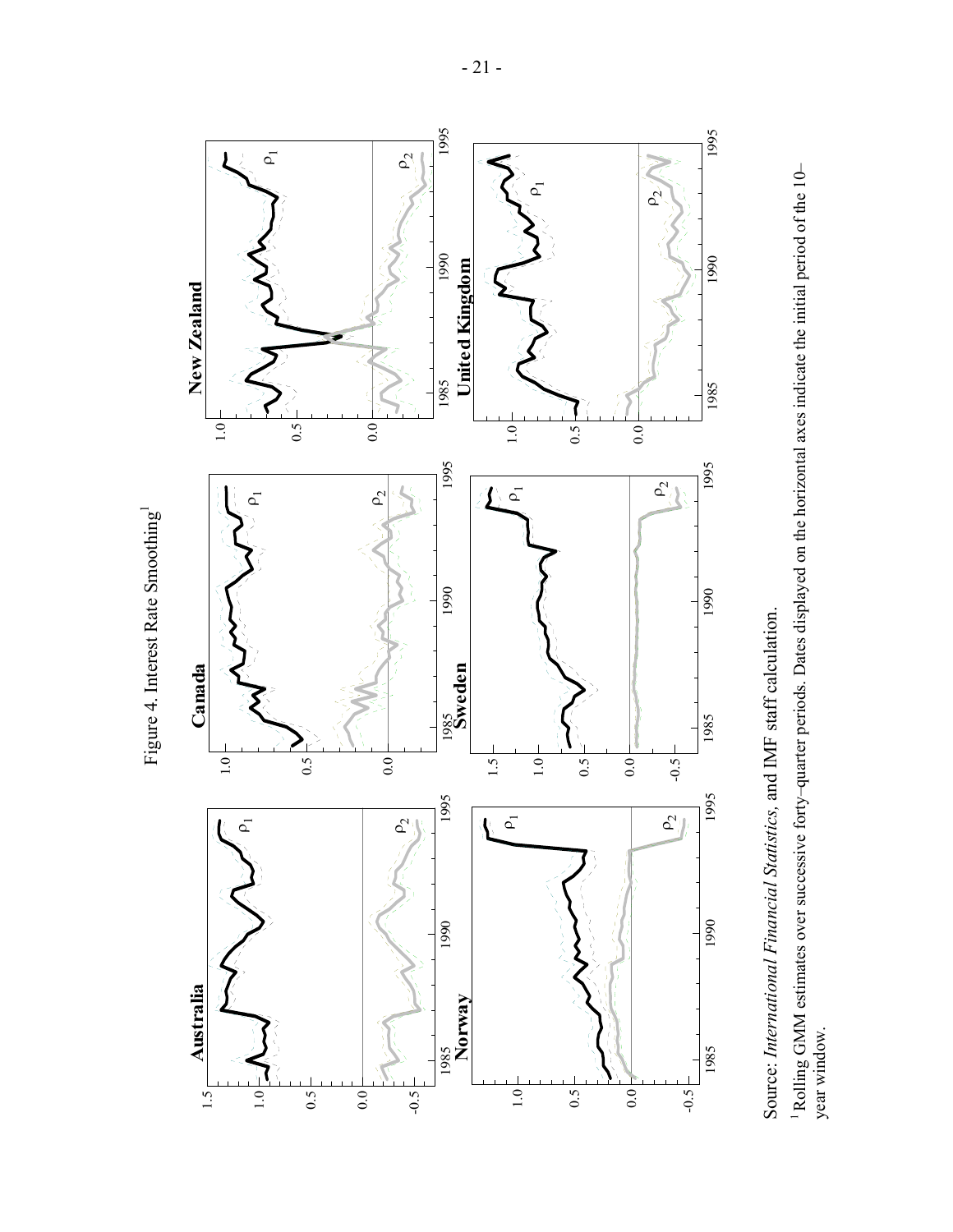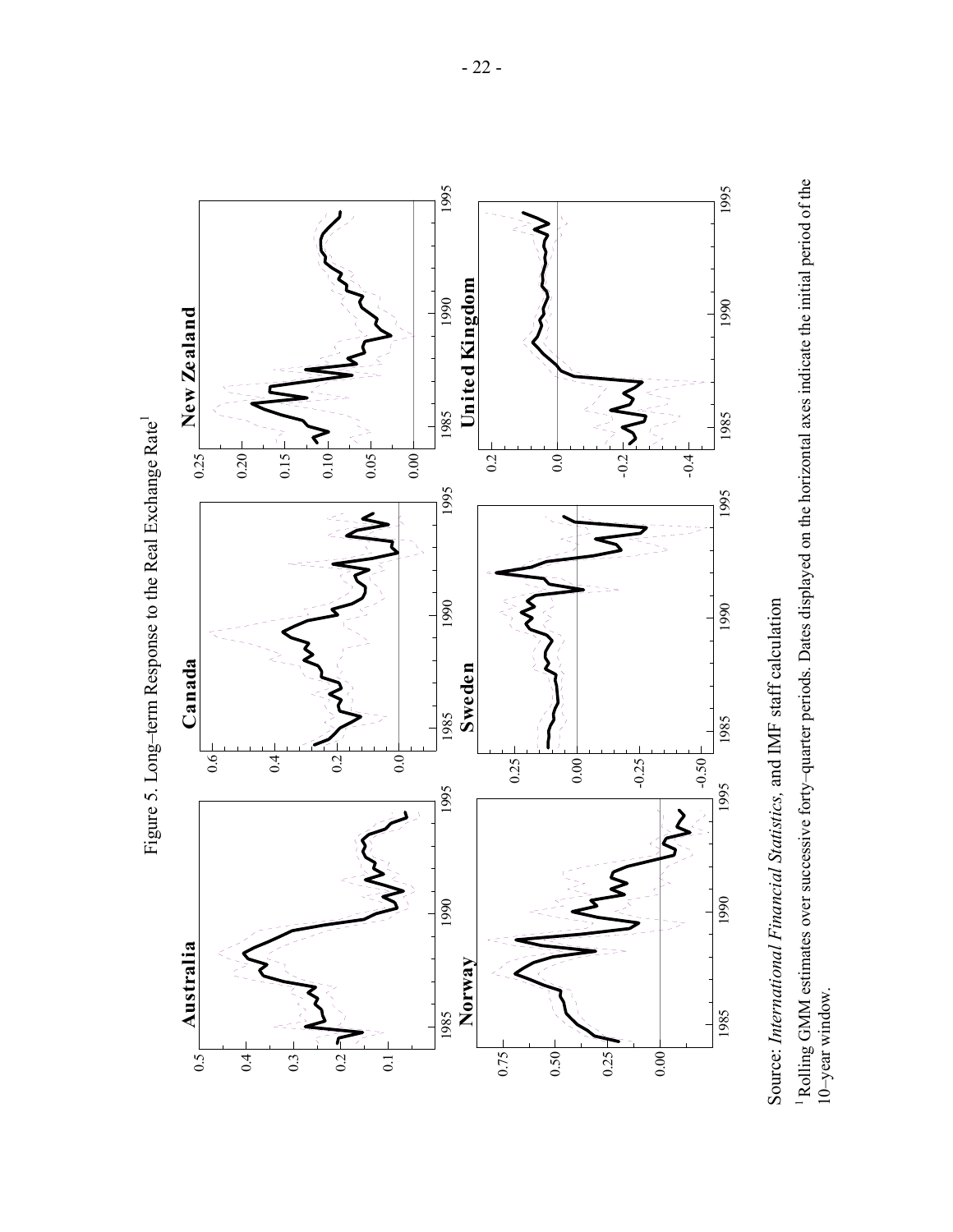### **IV. DISCUSSION**

Inflation targeting is now a well established framework for the conduct of monetary policy. The experience of advanced open economies has been that the period of inflation targeting has delivered favorable economic outcomes. According to surveys, medium–term inflationary expectations in these countries remain well anchored, thereby contributing to stabilizing inflation around the target and amplifying the effects of monetary policy itself. Expectations concerning inflation and economic stability are indeed of crucial importance for both wage–price formation and the stability of the foreign exchange market.

Inflation targeting has evolved over time across a number of dimensions, notably the degree of flexibility and the approach to communication. The evidence seems to confirm that, across advanced open economies, the regime has recently become more flexible, allowing greater scope for inflation to vary around the target and, as a result, for broader macroeconomic goals to be taken into account. As central banks have started to smooth the adjustment of interest rates over a longer horizon, the predictability of monetary policy conduct has also increased. In addition, monetary authorities have gradually become more and more transparent, improving the scope of their communication and delivering it in more varied forms.

Although with some significant differences across countries, the paper finds that exchange rates are generally *not* key for systematic monetary responses in inflation–targeting, open economies. More precisely, if a country attempts to target core (rather than headline) inflation, the exchange rate does not seem to enter as a separate argument in interest rate rule. At the same time, however, exchange rates are found to be valuable inputs into the monetary policy decision–making process, as information variables.

As stressed by Taylor (2001), there may be two reasons why central banks' actions in open economies are better described by interest rate rules not entailing a direct response to the exchange rate. First, if the policy rule is based on (rational) expectations of future inflation and output, a short–run appreciation of the exchange rate at time *t* will be expected to translate into lower output and inflation in the future. As such, a policy rule like equation (3) will entail a decline in interest rates today, even though the exchange rate does not appear directly in the rule. Second, in some situations, changes in the real exchange rate might reflect changes in productivity that should not be offset by the monetary policy. As such, while fluctuations in the exchange rate may not have much consequences on inflation expectations—and thus have little impact on the interest rate through this channel—these movements may result in dangerous swings in interest rates if there were a strong direct reaction to them.

Finally, our findings may be consistent with the view that, while committed to a flexible inflation targeting regime, central banks may still act in response to exchange rates *on occasions* when there is a need to smooth out high volatility in foreign exchange markets that could destabilize domestic inflation. Indeed, to detect *unsystematic* interest rate responses to abrupt corrections in the exchange rate (or in any other asset price), a nonlinear framework of analysis could be more helpful than a standard linear framework like the one used in this paper.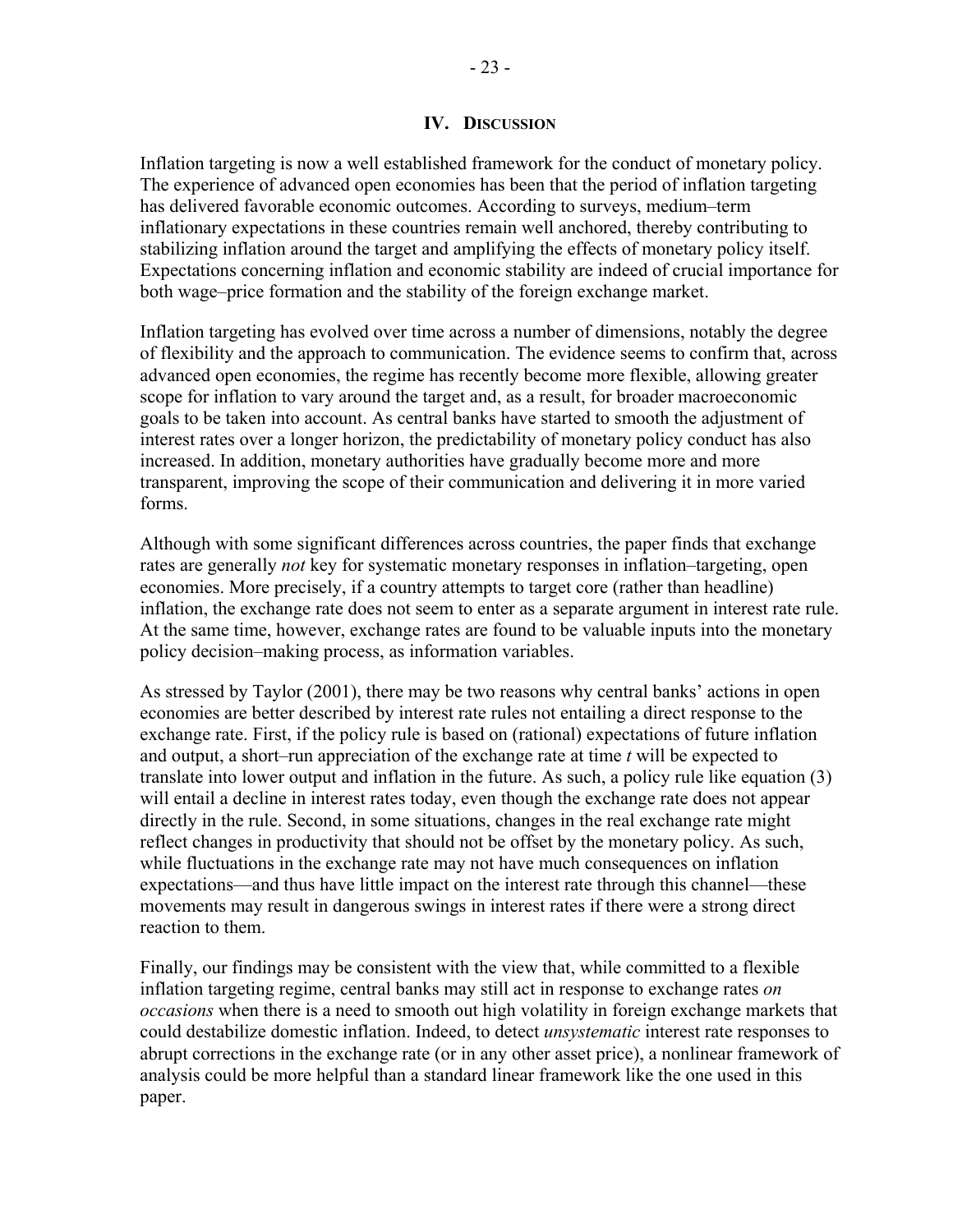### **References**

Bayoumi, Tamim, and Silvia Sgherri, 2004a, "Deconstructing the Art of Central Banking," CEPR Discussion Paper 4675 (London: Centre for Economic Policy Research).

———, 2004b, "Monetary Magic? How the Fed Improved the Flexibility of the Economy," CEPR Discussion Paper 4696 (London: Centre for Economic Policy Research).

- Bernanke, Ben S., and Mark Gertler, 2001, "Should Central Banks Respond to Movements in Asset Prices?" *American Economic Review*, Vol. 91 (May), pp. 253–57.
- Bernanke, Ben S., and Michael Woodford, 1997, "Inflation Forecasts and Monetary Policy," *Journal of Money, Credit, and Banking*, Vol. 29 (November), pp. 653–86.
- ———, 2005, *The Inflation–Targeting Debate*, National Bureau of Economic Research Conference Report series (Chicago and London: University of Chicago Press).
- Bordo, Michael D., and Olivier Jeanne, 2002, "Monetary Policy and Asset Prices: Does 'Benign Neglect' Make Sense?" *International Finance*, Vol. 5, No. 12, pp. 139–64.
- Brainard, William C., 1967, "Uncertainty and the Effectiveness of Policy," *American Economic Review Papers and Proceedings*, Vol. 57, No. 2.
- Cecchetti, Stephen G., Hans Genberg, John Lipsky, and Sushil B. Wadhwani, 2000, "Asset Prices and Central Bank Policy," Geneva Reports on the World Economy No. 2 (Geneva: International Center for Monetary and Banking Studies).
- Chadha, Jagjit, Lucio Sarno, and Giorgio Valente, 2004, "Monetary Policy Rules, Asset Prices, and Exchange Rates," *IMF Staff Papers*, Vol. 51, No. 3, pp. 529–58.
- Chen, Yu–chin, and Kenneth Rogoff, 2003, "Commodity Currencies", *Journal of International Economics*, Vol. 60 (May), pp. 133–60.
- Christiano, Lawrence J., and Cristopher Gust, 2000, "The Expectations Trap Hypothesis," *Federal Reserve Bank of Chicago Economic Perspectives*, Vol. 24, pp. 21–39.
- Clarida, Richard H., Jordi Galí, and Mark Gertler, 1998, "Monetary Policy Rules in Practice: Some International Evidence," *European Economic Review*, Vol. 42 (June), pp. 1033–67.

———, 1999, "The Science of Monetary Policy: A New Keynesian Perspective," *Journal of Economic Literature*, Vol. 37 (December), pp. 1661–1707.

Clinton, Kevin, 2001, "On Commodity–Sensitive Currencies and Inflation Targeting," Bank of Canada, Working Paper 2001–3, Ottawa.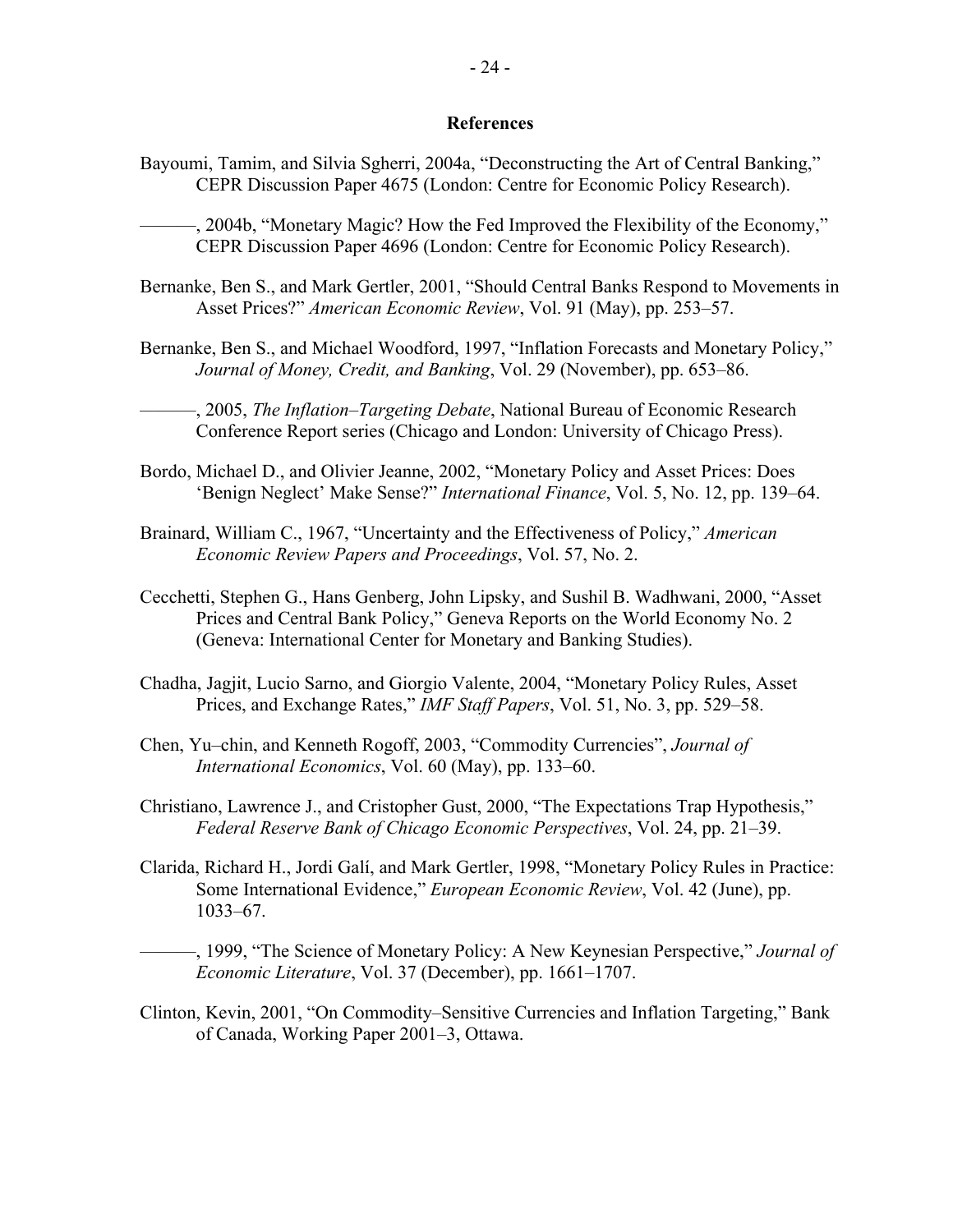- Corsetti, Giancarlo, and Paolo Pesenti, 2002, "International Dimensions of Optimal Monetary Policy," NBER Working Paper 8230, (Cambridge, Massachussets, National Bureau of Economic Research).
- Galí, Jordi, Mark Gertler, and J. David López–Salido, 2001, "European Inflation Dynamics," *European Economic Review*, Vol. 45, No. 7, pp. 1237–70.
- Galí, Jordi, and Tommaso Monacelli, 2002, "Monetary Policy and Exchange Rate Volatility in a Small Open Economy," NBER Working Paper 8905, (Cambridge, Massachussets, National Bureau of Economic Research).
- Goodhart, C., 2001, "What Weight Should Be Given to Asset Prices in the Measurement of Inflation?" *Economic Journal*, Vol. 111 (June), pp. 335–56.
- IMF, 2005a, Country Report 05/197, (Washington: International Monetary Fund).
- ———, 2005b, Country Report 05/80, (Washington: International Monetary Fund).
- ———, 2004, Country Report 04/244, (Washington: International Monetary Fund).
- Levin, Andrew, Volker Wieland, and John C. Williams, 2003, "The Performance of Forecast–Based Monetary Policy Rules under Model Uncertainty," *American Economic Review*, Vol 93, No. 3, 622–45.
- Monacelli, Tommaso, 2003, "Monetary Policy in a Low Pass–Through Environment," ECB Working Paper No. 227 (Frankfurt: European Central Bank).
- Obstfeld, Maurice, and Kenneth Rogoff, 1995, "The Mirage of Fixed Exchange Rates," *Journal of Economic Perspectives*, Vol. 9, No.4, pp. 73–96.
- Orphanides, Athanasios, and Simon van Norden, 2002, "The Unreliability Of Output–Gap Estimates In Real Time," *The Review of Economics and Statistics*, Vol. 84, No.4, pp. 569–583.
- Rigobon, Roberto, and Brian Sack, 2003, "Measuring the Reaction of Monetary Policy to the Stock Market," *Quarterly Journal of Economics*, Vol. 118 (May), pp. 639–69.
- Sack, Brian, and Volker Wieland, 1999, "Interest Rate Smoothing and Optimal Monetary Policy: A Review of Recent Empirical Evidence," Finance and Economics Discussion Paper No. 1999–39 (Washington: Board of Governors of the Federal Reserve System).
- Svensson, Lars E. O., 1997, "Inflation Forecast Targeting: Implementing and Monitoring Inflation Targets," *European Economic Review*, Vol. 41 (June), pp. 1111–46.
- ———, 2000, "Open–Economy Inflation Targeting," *Journal of International Economics*, Vol. 50 (February), pp. 155–83.